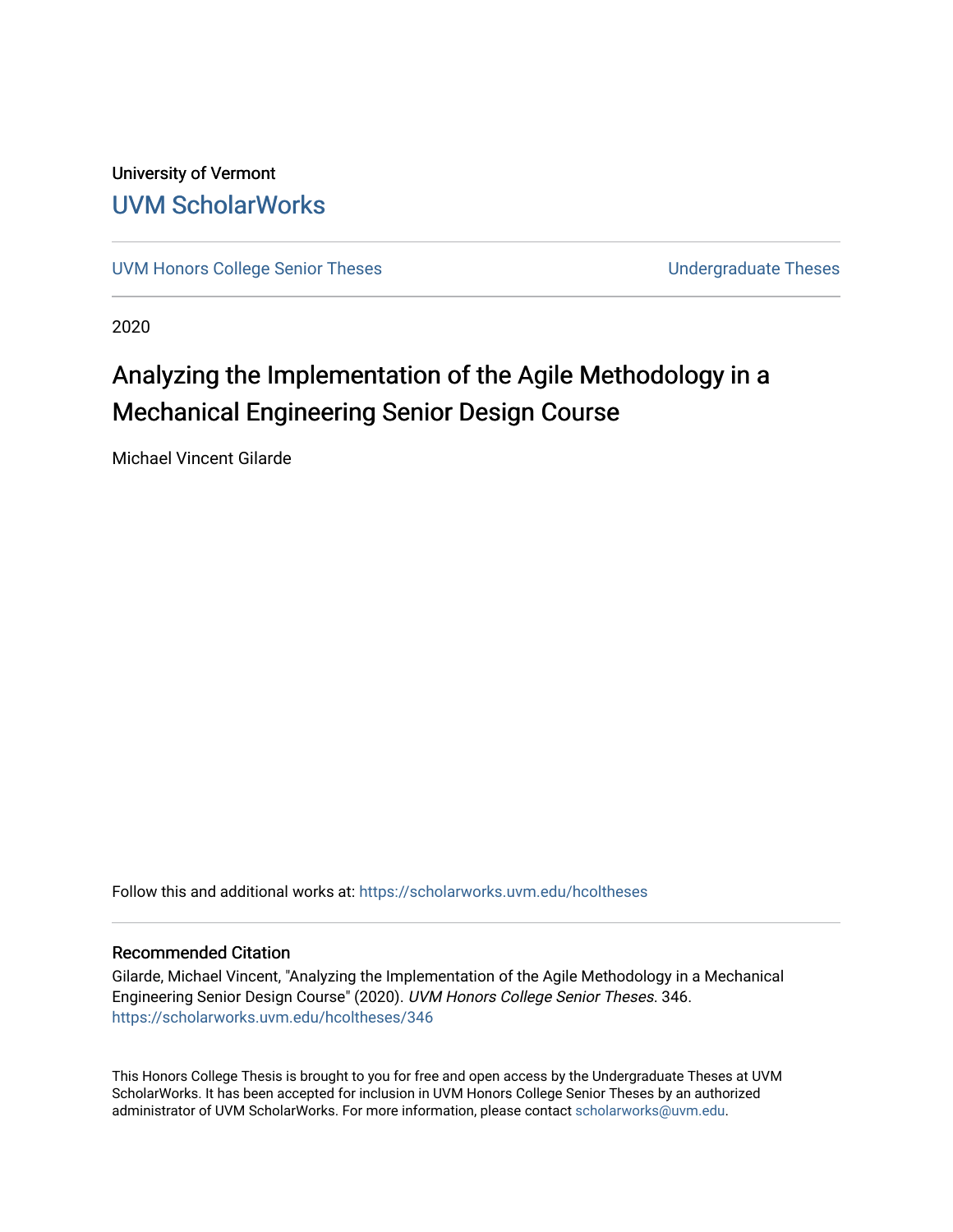# Analyzing the Implementation of the Agile Methodology in a Mechanical Engineering Senior Design Course

Michael V. Gilarde University of Vermont Honors College College of Engineering and Mathematical Sciences Mechanical Engineering

May 4, 2020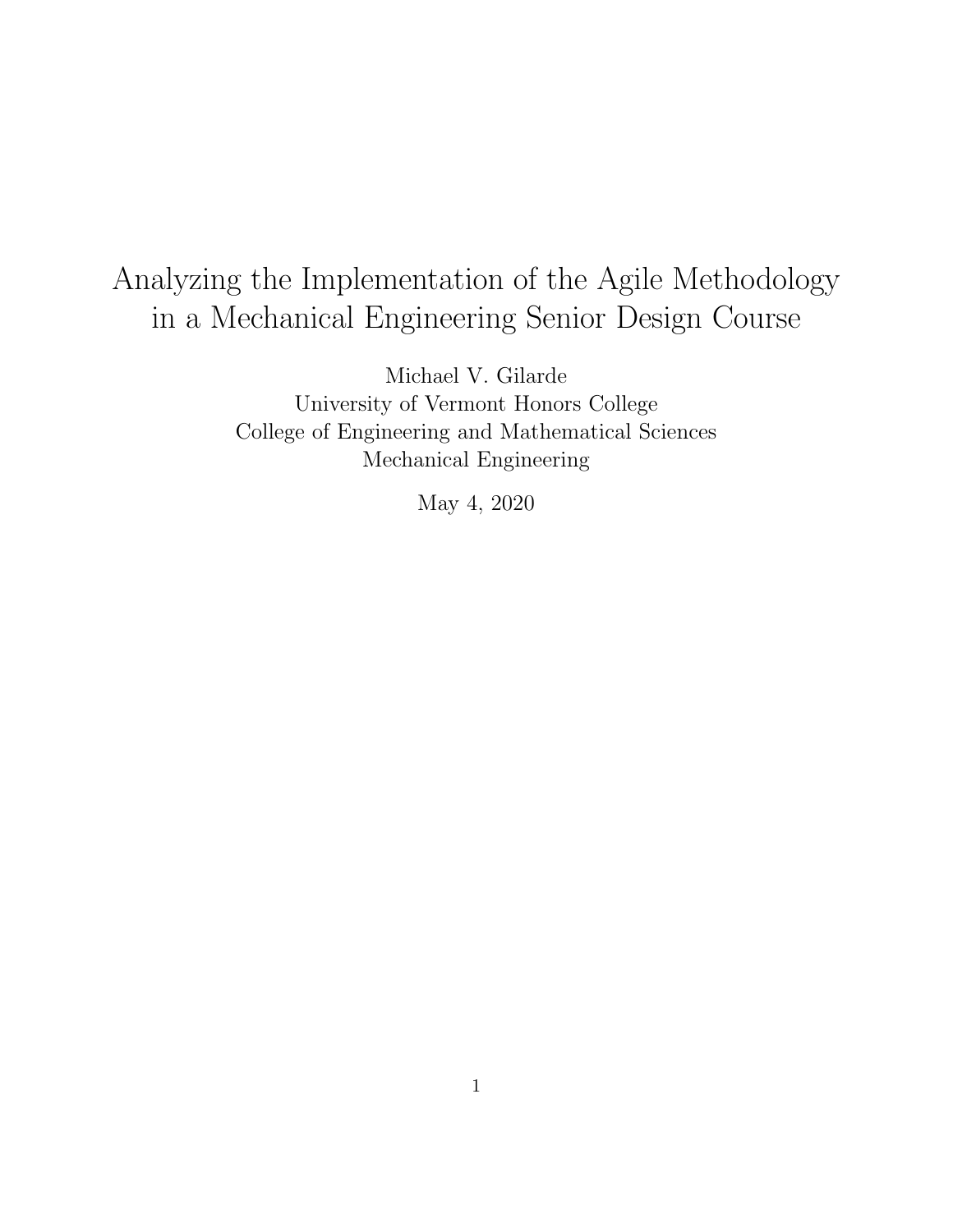# Contents

|                 | 1 Scrum Guide                                                                                                                                                                                               | 3                          |
|-----------------|-------------------------------------------------------------------------------------------------------------------------------------------------------------------------------------------------------------|----------------------------|
| $\bf{2}$        | Abstract                                                                                                                                                                                                    | $\overline{5}$             |
| 3               | Introduction                                                                                                                                                                                                | 6                          |
| 4               | Literature Review                                                                                                                                                                                           | 7                          |
| $5\overline{)}$ | <b>Course Details</b><br>5.1<br>5.2<br>Implementing and Teaching the Agile Methodology<br>5.3                                                                                                               | 8<br>8<br>8<br>9           |
| 6               | Methodology                                                                                                                                                                                                 | 11                         |
| 7               | <b>Results and Discussion</b><br>7.1<br>2018 vs. 2019 Client and Peer Feedback Surveys<br>7.2<br>7.3<br>SEED vs. Capstone Survey $\dots \dots \dots \dots \dots \dots \dots \dots \dots \dots \dots$<br>7.4 | 15<br>15<br>17<br>21<br>21 |
| 8               | Recommendations                                                                                                                                                                                             | 31                         |
| 9               | <b>Further Studies</b>                                                                                                                                                                                      | 32                         |
|                 | 10 Conclusion                                                                                                                                                                                               | 32                         |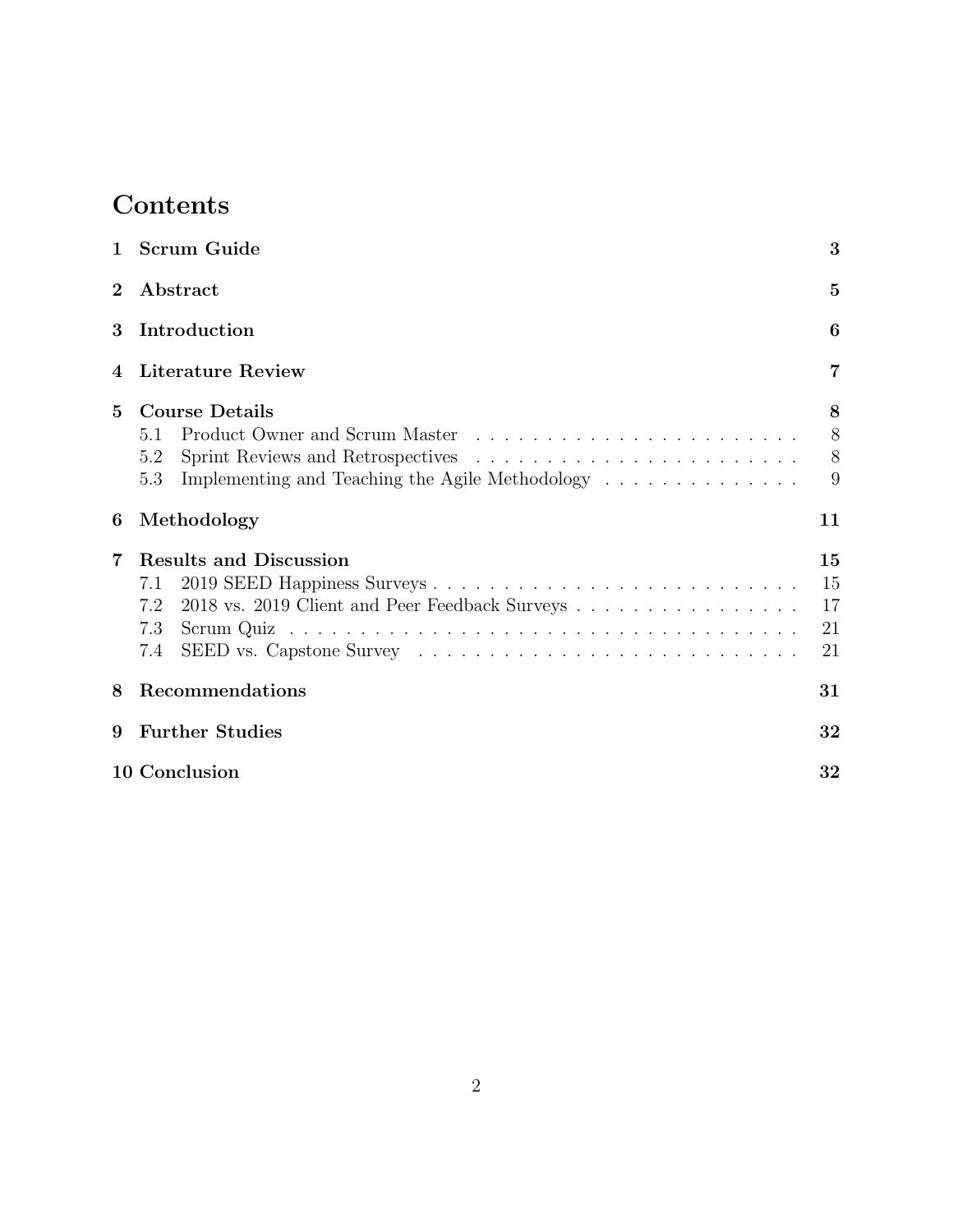## 1 Scrum Guide

Definitions from The Scrum Guide, found at scrumguides.org

- Scrum: A set of practices that emphasize daily communication, flexible reassessment of plans, and short iterative steps of work.
- Agile: An iterative development methodology that values human communication and feedback, adopting to change, and producing working results.
- Product Owner: The person responsible for maximizing the value of the product resulting from work of the Development Team. They are the sole person responsible for managing the Product Backlog.
- The Development Team: Professionals who do the work of delivering a potentially releasable Increment of "Done" product at the end of each Sprint.
- Scrum Master: The person is responsible for promoting and supporting Scrum to the Development Team and Product Owner.
- Sprint: A period of 2-4 weeks, in which the Development team can create a usable and potentially releasable product Increment.
- Sprint Planning: Time in which the events of a Sprint are planned out.
- Sprint Goal: An objective set for the Sprint that can be met through the implementation of Product Backlog. Its purpose is to provide guidance to the Development Team on why they are building the Increment.
- Daily Scrum: A daily 15 minute event for the Development Team to plan work for the next 24 hours, inspect work accomplished in the previous 24 hours, and discuss potential impediments to work continuing.
- Sprint Review: An event held at the end of every Sprint to inspect the Increment and adapt the Product Backlog.
- Sprint Retrospective: An event held at the end of every Sprint for the Development Team to inspect itself and create a plan for improvements to be enacted during the next Sprint.
- Product Backlog: An ordered list of everything that is known to be needed in the product.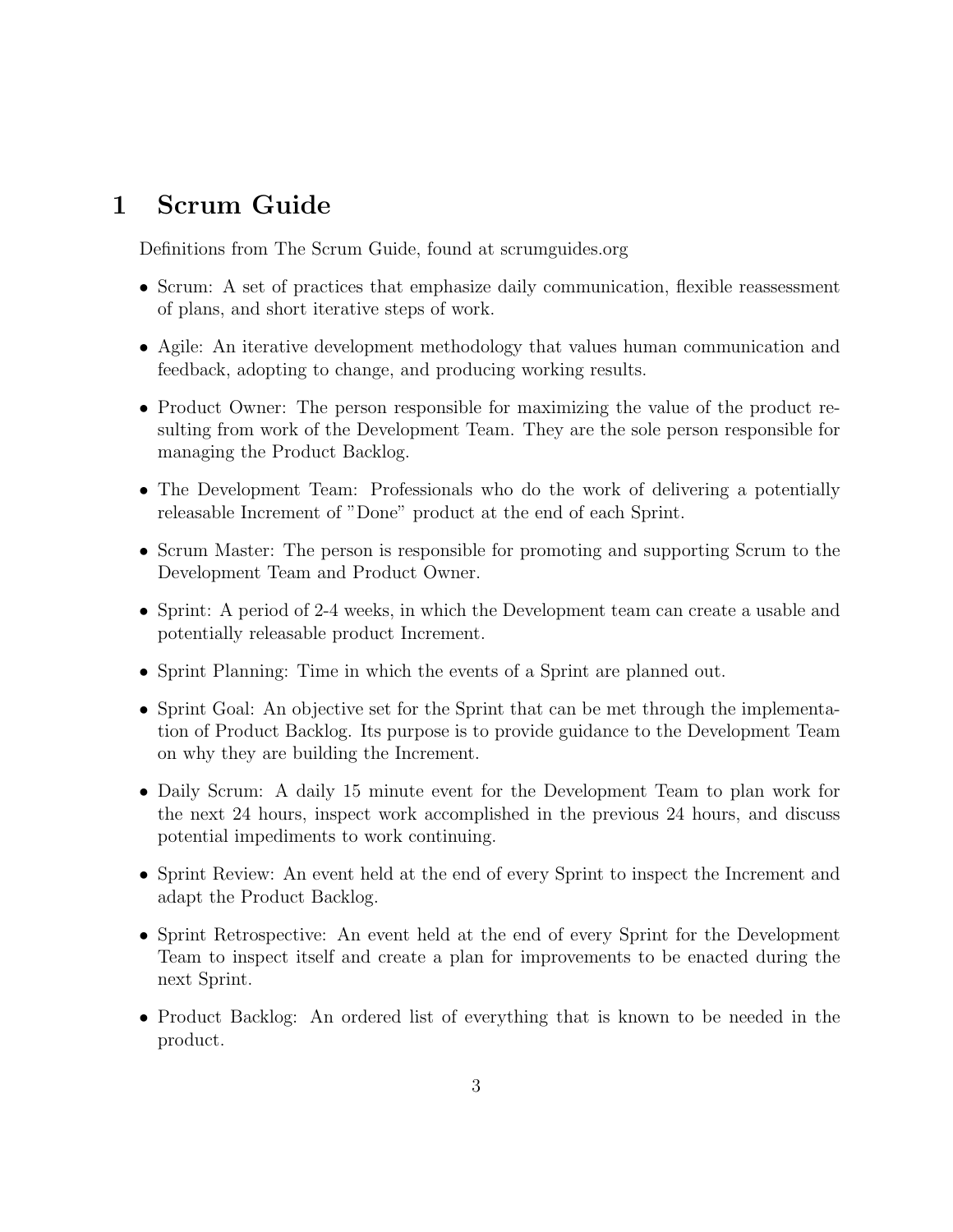- Sprint Backlog: A set of Product Backlog items selected for the Sprint, plus a plan for delivering the product Increment and realizing the Sprint Goal.
- Increment: The sum of all Product Backlog items completed during a Sprint and the value of the increments of all previous Sprints.
- Story Points: A measure of work required during a Sprint.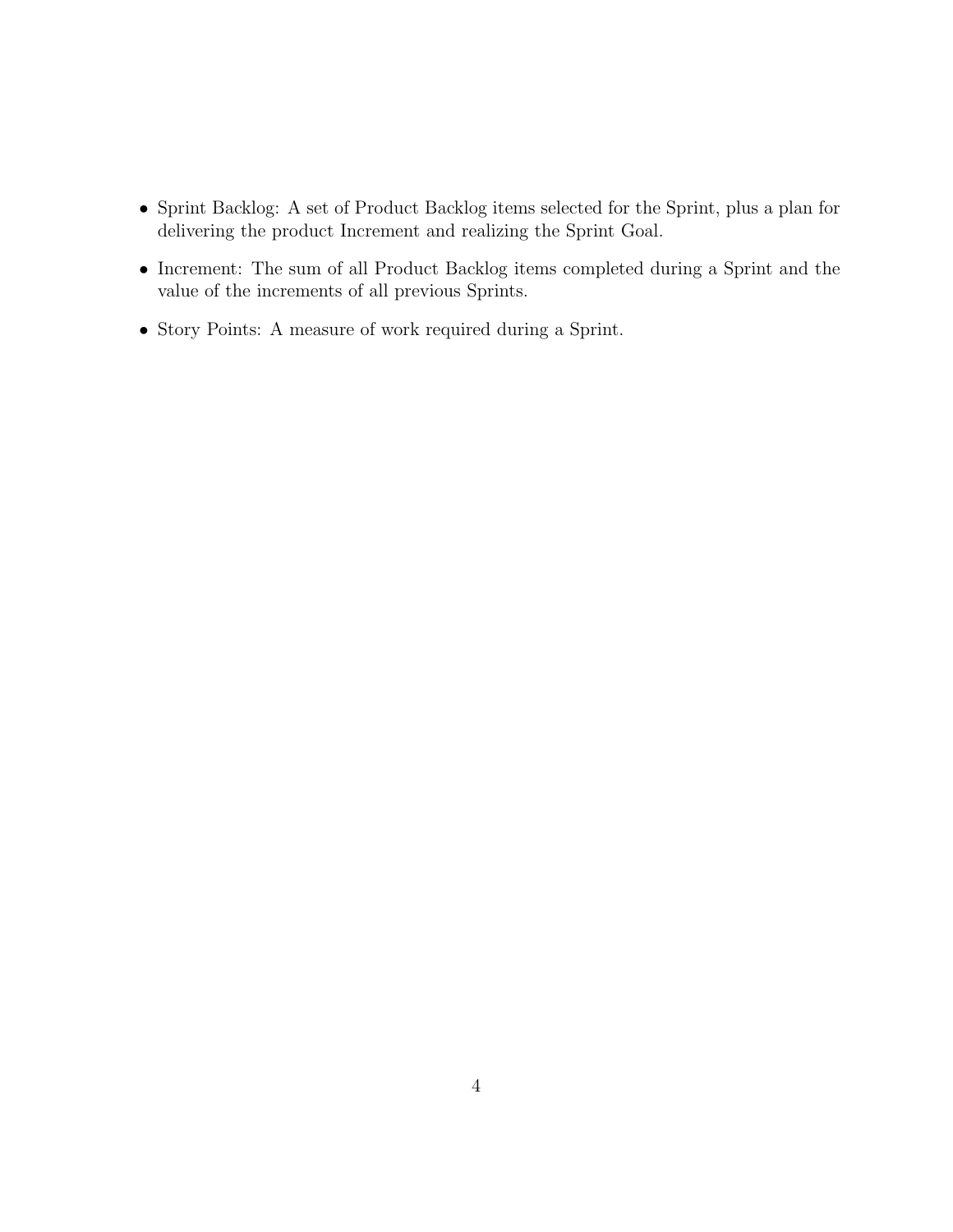### 2 Abstract

As major companies transition to an Agile development methodology it is crucial that mechanical engineering students learn this process before they enter the workforce. In order to prepare students, The University of Vermont's Mechanical Engineering Senior Design course has implemented an Scrum methodology into its curriculum. This study will look at its implementation and analyze student perceptions after working with Scrum on their senior design projects. Student surveys showed strong support for implementing the Agile methodology, while peer and client feedback maintained a high rating from 2018. In addition, recommendations for future implementation will also be provided.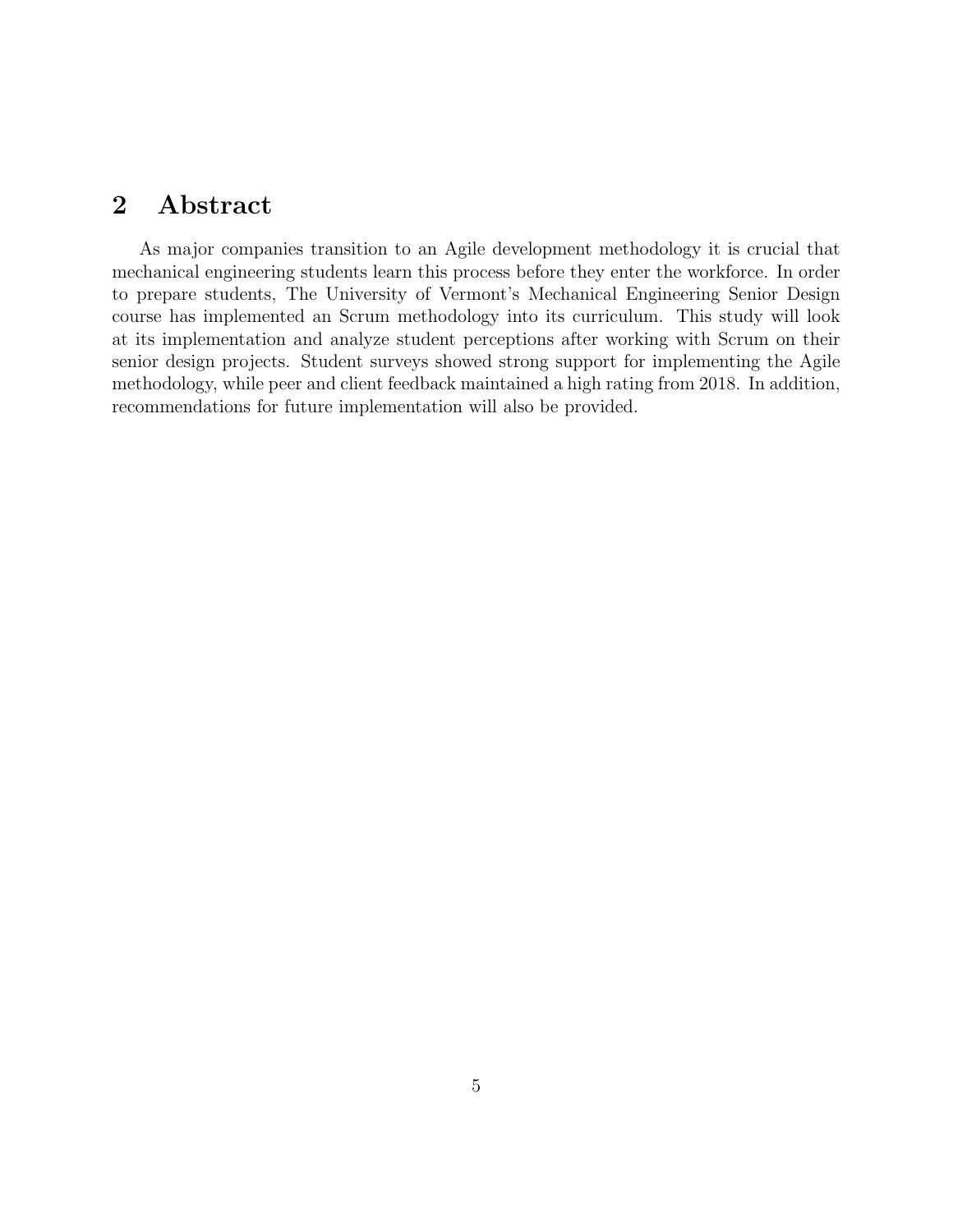### 3 Introduction

In February of 2001, 17 individuals met to find common ground on an alternative to the software development processes. What resulted was the creation of the Agile Manifesto, a framework for software development centered on four values: individuals and interactions over processes and tools, working software over comprehensive documentation, customer collaboration over contract negotiation, and responding to change over following a plan.<sup>1</sup> Agile is not a method, but rather a backbone and mindset that places emphasis on teamwork, incremented work, organized teams, and adaptability to changing work. Scrum is the framework that encompasses these values and has been incorporated by some of the largest development companies in the world including Google, IBM, Spotify and General Dynamics.

There have been many instances and reports of the benefits of implementing Agile into both private companies and classrooms. It improves management of the development process, improves customer relationships and increases customer satisfaction.<sup>2</sup> A community of Agile experts named Dr. Dobbs performed a survey in 2008 titled "Agile Adoption Rate Survey" which reported that teams that implemented an Agile methodology saw significant increases in productivity quality, and stakeholder satisfaction.<sup>3</sup> Through working with Agile, I have seen these benefits firsthand.

This summer was my third internship with General Dynamics Mission Systems, who have made an aggressive push to change their development framework towards Scrum. Throughout this internship, I was fully encompassed by the Agile methodology and was able to talk with a lot of Agile experts. One conversation that stood out to me was with Rob Briar, an industry expert on Scrum and its implementation within GD. During our conversation, we talked about how Agile is not taught universally at the college level, which presents a challenge for interns and new hires. This was something I pondered and could not come up with a good answer to. Why is it that engineering schools are not teaching its students the development framework that is becoming the new standard for engineering development? Coincidentally, UVM's Senior Design class (SEED) implemented Scrum into its curriculum this year, which presented a unique opportunity to research its implementation and evaluate the results.

When evaluating the implementation of a new curriculum it is important to compare it to other courses. During this study the implementation of Scrum in 2019's SEED course will be compared to the SEED course from 2018. In addition, the University of Vermont runs a Capstone course for Civil and Environmental Engineering students that does not run Scrum. SEED will also be compared to this year's Capstone class. Both previous the year SEED course and the Capstone course from this year ran waterfall. Waterfall is a linear approach to project management and is historically how new projects are developed. The approach follows the general framework of gathering and documenting requirements,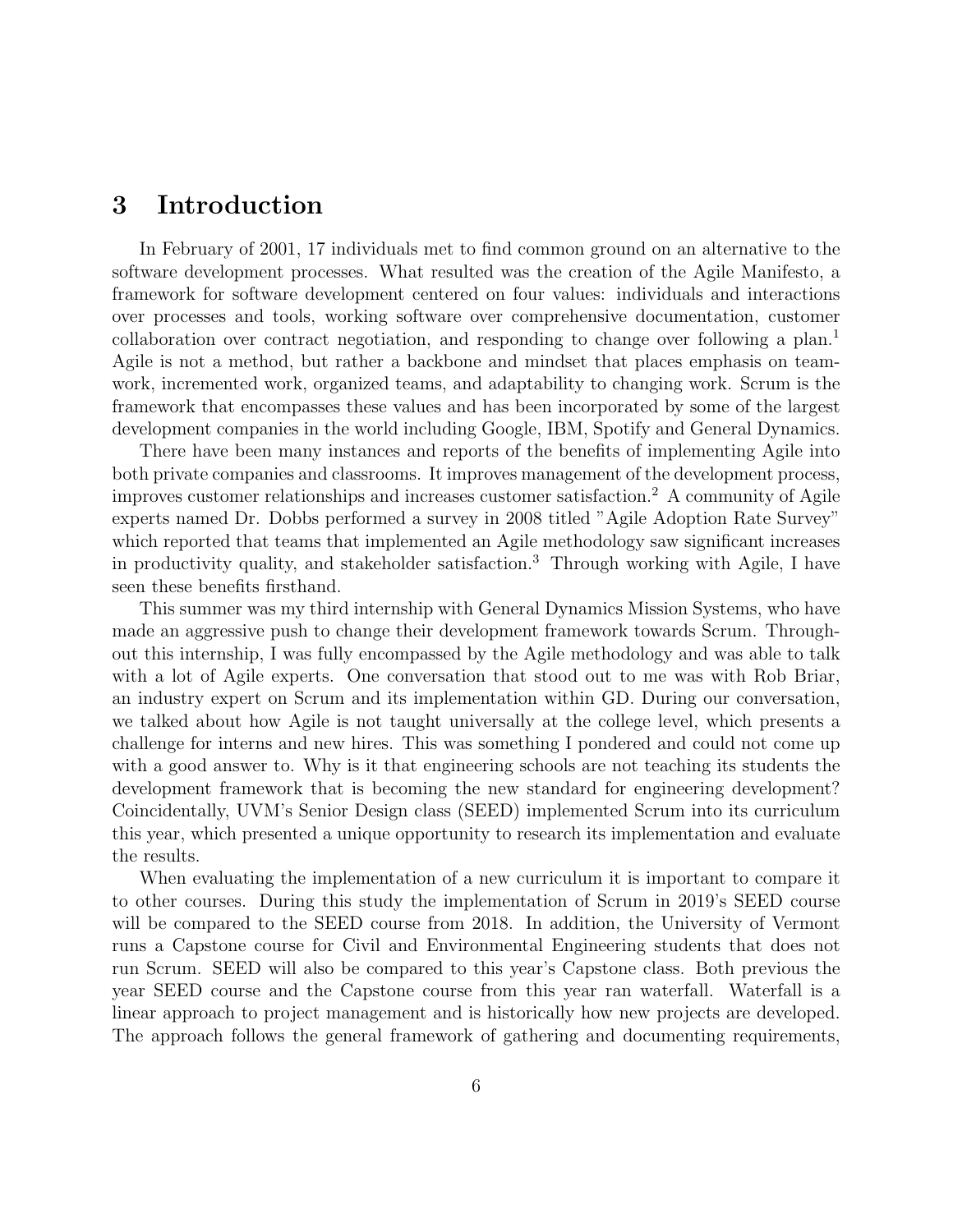designing, testing, fixing any issues, and then delivering the finished product.<sup>4</sup>

### 4 Literature Review

Through my literature review one thing that stood out to me was the lack of research on implementing Agile into a mechanical/electrical engineering college course. The Agile Manifesto was released in 2001 and it is only within the last decade that major companies have transitioned to the framework. This means that most of the research on Agile implementation into a curriculum has been conducted recently. One such experiment was conducted at the University of Gothenburg to evaluate the effectiveness of teaching Agile with a Lego workshop. The teachers presented the best practices of Scrum using multiple Sprints of building with Lego bricks. The data collected showed an overall increase in the students' confidence with Scrum practices, but the students struggled to transfer the gained skills into their project work.<sup>5</sup> During research it will be important to consider not only how Agile is taught, but also how students are able to implement it into their projects.

Another researcher explored the effects of transitioning to an Agile development method for a government-contracted program. The results found that the transition to Agile was a necessity but there were numerous challenges the transition presented. While these results pertain to a government contracted project, the lessons can also be applied to a well-run project using Scrum. One such area of concern is the knowledge to which customers and clients have with Scrum, "Our study highlights the coordinated and collaborated training for both the contractors and the customers such that they have compliment knowledge, skill, and a better understanding of different roles and responsibilities."<sup>6</sup> During research, it will be important to look at how clients and students interact using the Agile methodology in the SEED class.

The study that was most helpful in planning research was conducted by Viljan Mahnic and is titled "Teaching Scrum through Team-Project Work: Students' Perceptions and Teacher's Observations." In this study Mahnic implemented a course at the University of Ljubljana that taught Scrum through a capstone project. The study described the course details and analyzed the perceptions of students and teachers through surveys. These surveys showed overwhelming support of the Agile methodology. Mahnic's methodology greatly influenced the research methodology to gather data from the SEED class to analyze. One of the key findings was that after the second Sprint there were significant positive attitudes attributed to Scrum. Another key finding was that satisfaction with the work on a Scrum project is strongly correlated with quality of requirements specified in the Product Backlog, clear rules for maintaining the Sprint Backlog, appropriate administrative workload, and good cooperation with the Scrum Master and Product Owner.<sup>7</sup>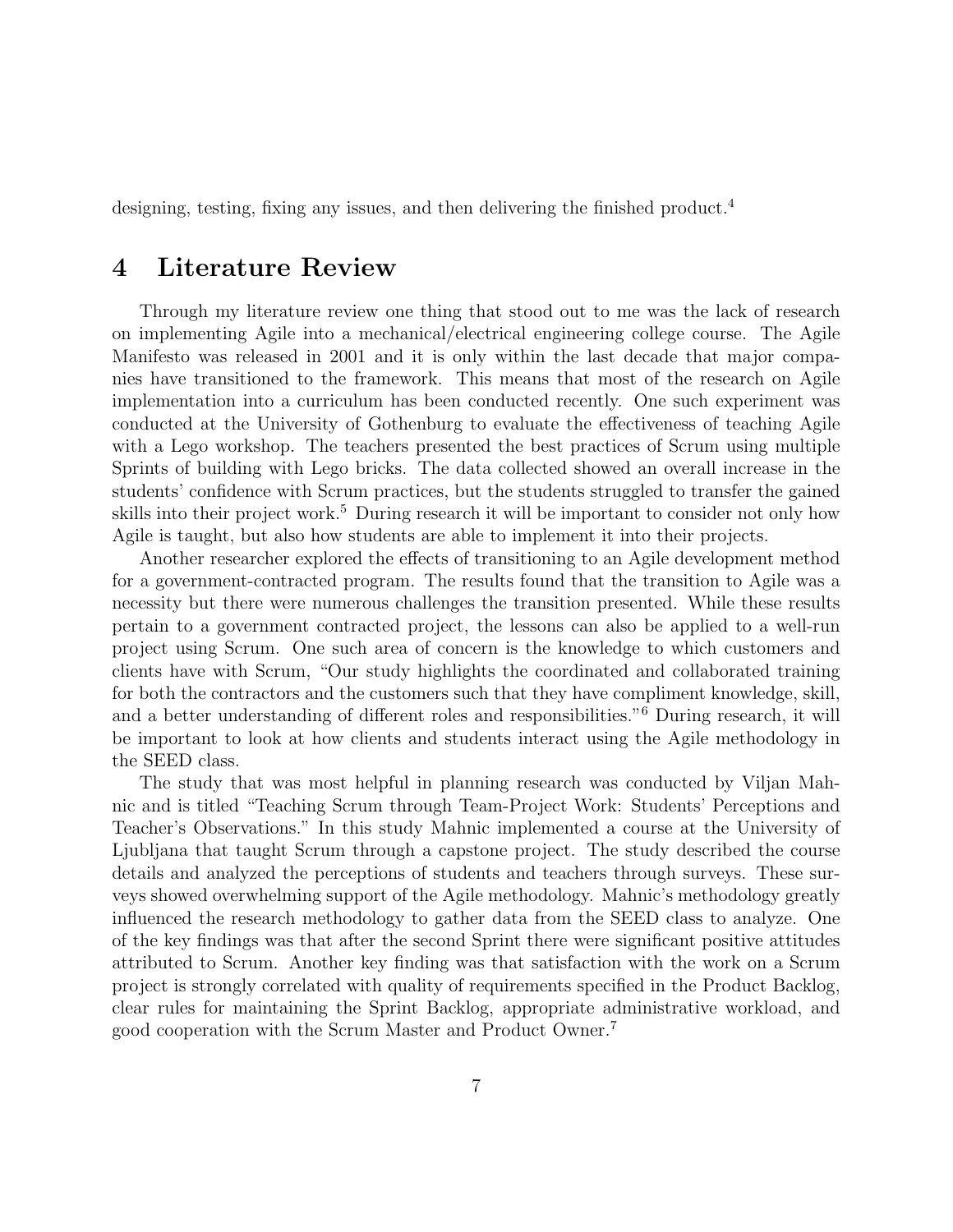### 5 Course Details

The Mechanical Engineering SEED class aims to provide students with simulated real world engineering problems and experiences. Students were split into 37 groups with 3-5 team members per group. Each group was assigned a project that was funded by a client that had an engineering problem for the students to solve. Clients ranged from professors with research proposals, to large corporations such as General Dynamics Ordnance and Tactical Systems. The Development Team self assigned one of four roles that were kept for the entire year before the first Sprint. The four roles were: Product Owner, Scrum Master, Finance Officer and Safety Coordinator. The Scrum Master and Product Owner are formal roles within Scrum.

#### 5.1 Product Owner and Scrum Master

The Product Owner is responsible for maximizing the value of the product resulting from work of the Development Team.<sup>8</sup> The key responsibility of the Product Owner is to manage the Product Backlog. It is important they clearly expressed Product Backlog items and ordered items to best achieve goals and missions. This allowed the Product Owner to optimize the value of work the Development Team is performing. Another key role of the Product Owner is to be the link between the client and Development Team. The Product Owner is responsible for making sure the needs of the client are being met in the Engineering Specs and that any concerns or reservations of the Development Team are expressed.<sup>9</sup>

The Scrum Master is responsible for supporting the Scrum methodology within the Development Team. In service of the Product Owner, the Scrum Master is responsible for making sure goals, scope and product domain is understood by everyone on the Scrum Team. They also need to find techniques for effective Product Backlog Management. In service to the Development Team, the Scrum Master is responsible for helping the team make high-value products, removing impediments to progress, and coaching self organization. One key role of the Scrum Master is to facilitate the Sprint Review and Retrospective.

#### 5.2 Sprint Reviews and Retrospectives

The SEED course was broken up into three week Sprints. At the end of each Sprint the Scrum Master organized a time where the development gathered to perform the Sprint Review and Retrospective. The Review and Retrospective are crucial in the Scrum process for many reasons.

The Sprint Review is held to inspect the Increment and update the Product Backlog if major changes to the project are needed. This is a great time to communicate with the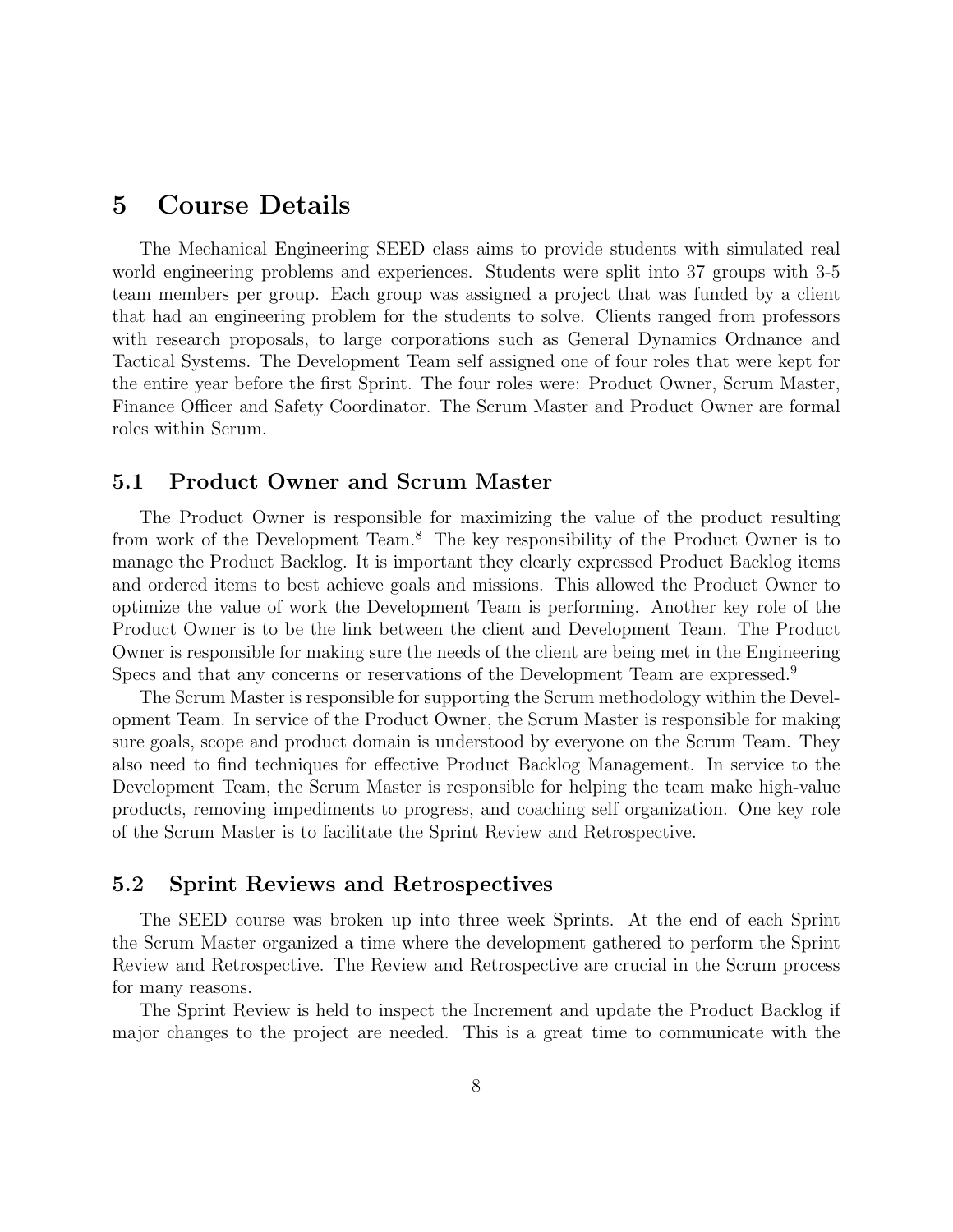client on the progress of the project and highlights one of the major benefits of the Agile Methodology. The client can suggest changes or highlight which parts of the Increment they would like to be worked upon in the next Sprint. This also provides a time for all involved to discuss the project as a whole and the progress to the overall Product Backlog. In this course, the first step of the Sprint Review was to talk about the Sprint Goal. The Sprint Goal is an objective that will be met within the Sprint through the implementation of the Product Backlog, and it provides guidance to the Development Team on why it is building the Increment.<sup>10</sup> The goal was reflected upon and team members addressed if it was completed or not. Next, the Product Owner went through which items of the Product Backlog were done and not done. Finally, the increment was presented to the client. The client would then inspect the Increment and ask questions which would be answered by team members.

The Sprint Retrospective was a meeting at the end of the Sprint that was only attended by team members. The purpose of this meeting was for the team to inspect itself and create a plan for improvements.<sup>10</sup> The Sprint Retrospective aims to inspect how the last Sprint went in regards to people, relationships, process and tools. One of the key aspects of the Scrum development method is the Kaizen. The goal of the Kaizen is to discover the one improvement in the Development Team's own process that can be achieved during the next Sprint. In the SEED course the Sprint Retrospective was started by first going over the Story Points planned for and Story Points completed. During Sprint Planning, teams decide which tasks to pull from their Product Backlog and put into their current Sprint Backlog. They then brake up the task into smaller sub-tasks. The sub-tasks are assigned an arbitrary value, usually ranging from 1-13 depending on the difficulty of the task. Next, the team went over what went well during the Sprint. Next the team discussed what could have been better (CHBB). The Kaizen is identified from this list of CHBB and a measurable goal is set for the Kaizen. This goal will be evaluated at the next Sprint Retrospective to see if the Kaizen was accomplished. Finally, the team members were asked to track happiness. each team member gave a rating of 1-5 from miserable to very happy on how the Sprint, team and course went. There are many purposes to this exercise. First, tracking happiness gives a measurable way to look at how the project has progressed over time. Next, it provides a time for team members to talk to each other if something is making them unhappy. Finally, it forces team members to evaluate their own happiness and find ways to improve upon it.

#### 5.3 Implementing and Teaching the Agile Methodology

The Agile methodology was first introduced to the class as a homework assignment before the first Sprint started. The class was given the assignment to read the Scrum Guide and fill out the quiz that highlighted the various components of it.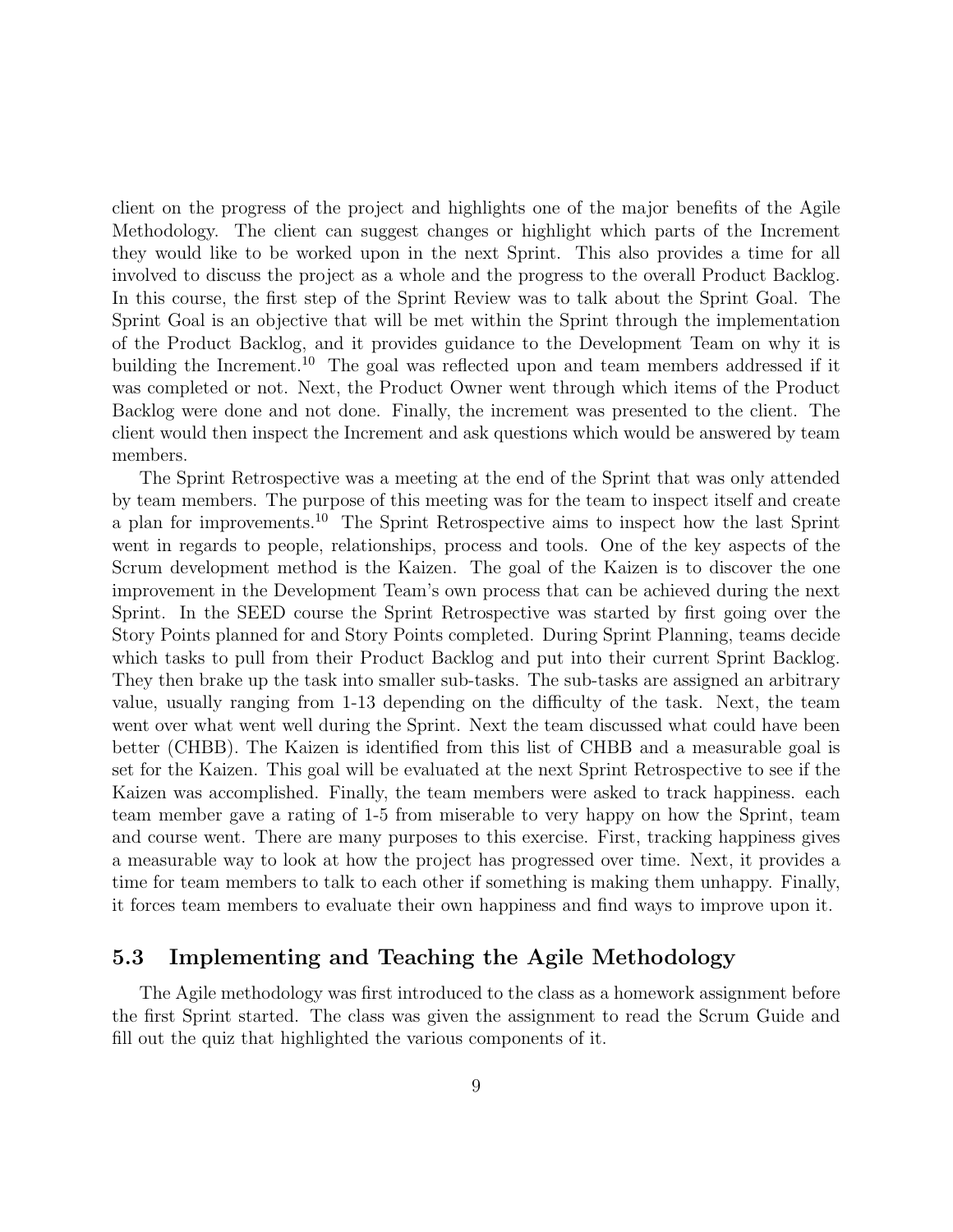

Figure 1: Scrum Quiz given to SEED Class

After students filled out the quiz, Professor Kenneth Burkman went through the Agile methodology in a lecture to the class. The purpose of the lecture was to reinforce the reading that students completed on Scrum. During the following three weeks students performed three exercises with their development teams to highlight various aspects of the Scrum process. One such activity, called The XP Game, had students try to maximize the amount of buisness value by completing various simple tasks. Each team was given a handful of tasks that had a value assigned if they were completed. The students were then told to create a Product Backlog and Sprint Backlog to plan for which tasks to attempt and in which way they would accomplish them. Another activity saw teams try to maximize the amount of paper airplanes produced in two minutes. There were restrictions put into place such as a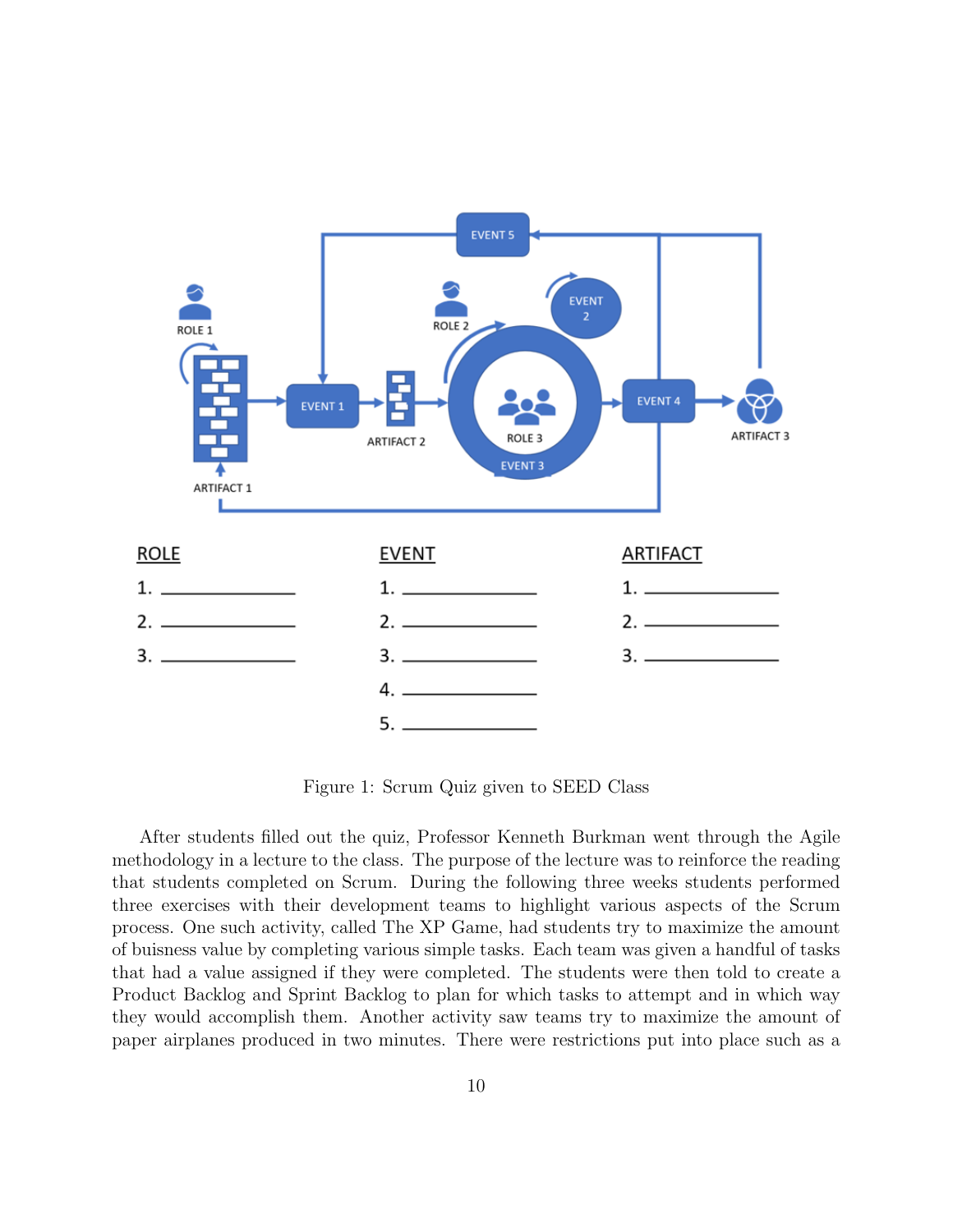limit of one fold per team member before another team member had to make a fold. The restrictions forced teams to collaborate on each paper airplane. There were multiple Sprints for this exercise and after each Sprint each team had a Sprint Retrospective and Sprint Planning to look back on how things went and improve upon their plan to maximize the number of planes created.

Throughout the course there were various methods of reinforcing the Agile methodology. After the second Sprint, Professor Burkman met with each team to go over their Sprint Retrospective and see how they were adjusting to Scrum. Even though submitting the Sprint Retrospective and Review as written documents is not part of Scrum, it is a big part in reinforcing Scrum in the course. This gave professors the opportunity to evaluate the students events and make comments on them. In the first semester, Professor Dustin Rand had a handful of teams present how they were using the development software BaseCamp to incorporate the Agile methodology. In the second semester, Professor Burkman held a meeting for all the Scrum Masters to discuss how they were incorporating Scrum. This allowed students to talk with each other on the best ways to run Scrum within their teams. This meeting was extremely helpful for Scrum Masters because they could borrow techniques from other teams to implement within their own team.

### 6 Methodology

The first aspect of the study was to look at different ways to compare the current SEED class. It was determined that comparing this year's SEED class to the previous year was best for analyzing the implementation of the Agile methodology. In addition, looking at this year's waterfall run Civil Engineering Capstone class would prove beneficial in understanding how Agile compares to waterfall.

Before collecting data it was important to understand which parts of the Agile methodology pertained to the Mechanical Engineering SEED Course. The Agile Manifesto highlights 12 principles behind the methodology. This study focused on the following principles:

- 1. Our highest priority is to satisfy the customer through early and continuous delivery of valuable software.
- 2. Welcome changing requirements, even late in development. Agile processes harness change for the customer's competitive advantage.
- 3. Build projects around motivated individuals. Give them the environment and support they need, and trust them to get the job done.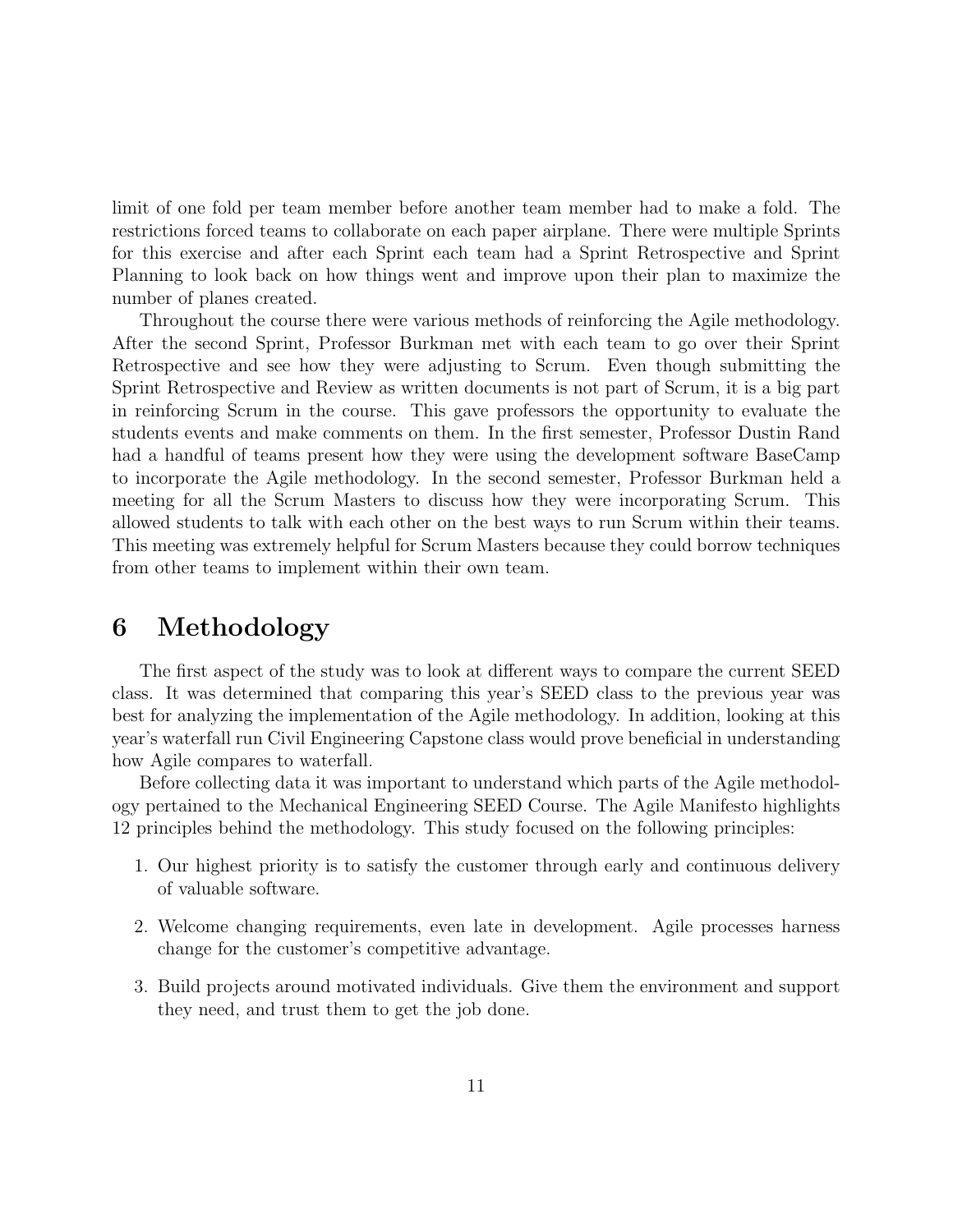4. At regular intervals, the team reflects on how to become more effective, then tunes and adjusts its behavior accordingly.

In order to measure the satisfaction of clients the data from client feedback surveys were analyzed. These surveys were given to SEED clients from previous year's and this year's SEED clients. The mid-semester surveys were analyzed to see the level of satisfaction clients have with their development teams. One limitation of this survey is that it only incorporates half of the year. However, since all surveys are only from the first semester the effects of Scrum on early product development can be analyzed.

In addition to client feedback surveys, peer feedback surveys from different SEED classes were also be analyzed. One very important aspect of the Agile methodology is that team members reflect on the attitude and culture of the team and make adjustments to the team if necessary. This revolves around the third principle of Agile as motivated individuals work better in teams.

To compare the SEED and Capstone Courses from this year an identical survey was given to each class. The survey was conducted in the middle of the first semester and in the middle of the second semester. The purpose of the survey was to isolate differences in the groups that could be associated with the switch to an Agile methodology. The major themes of the survey were the frequency and perceived benefit of client interactions and intragroup reflections.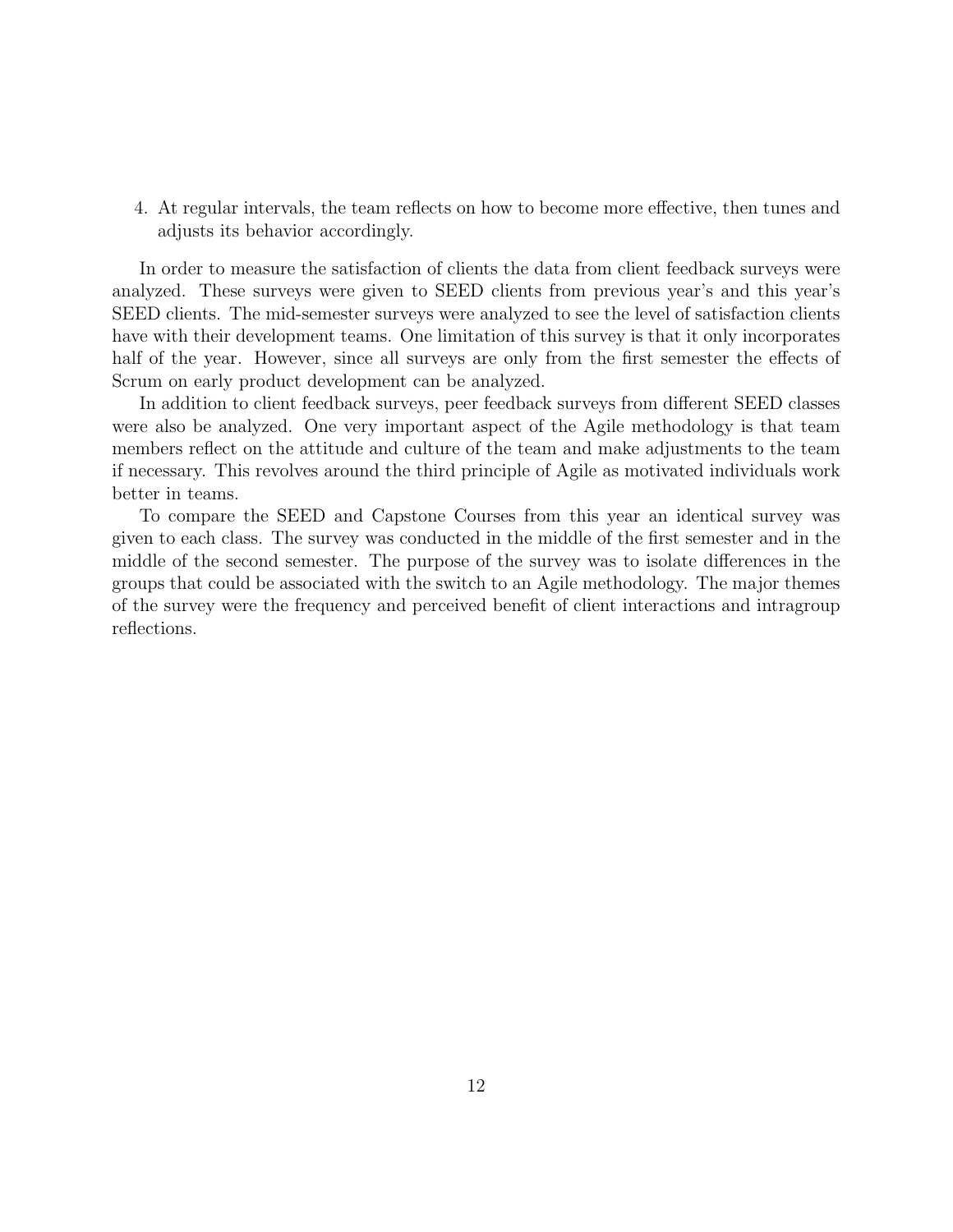| <b>Project Evaluation Survey</b>                                                         |    |                   |                  |   |   |
|------------------------------------------------------------------------------------------|----|-------------------|------------------|---|---|
| Which class are you currently enrolled in (circle one): ME186, EE188, BME188             | or | CE185             |                  |   |   |
| Team Number: ________                                                                    |    |                   |                  |   |   |
| Please rate the following information on a scale of 1 to 5:                              |    |                   |                  |   |   |
| 1 weekly<br>2 every other week<br>3 every three weeks<br>4 monthly                       |    | 5 once a semester |                  |   |   |
| How often do you informally communicate with your client {i.e. text/slack/email}         | 1  | 2                 | 3                | 4 | 5 |
|                                                                                          |    |                   |                  |   |   |
| How often do you have a formal meeting with your client {phone calls/ in person meeting} | 1  | 2                 | 3                | 4 | 5 |
| Approximate the number of times you have formally met with your client:                  |    |                   |                  |   |   |
| How often do you evaluate satisfaction within your group?                                | 1  | 2                 | 3                | 4 | 5 |
| How often do you reflect on your current design and make changes to it?                  |    |                   |                  |   |   |
|                                                                                          | 1  | 2                 | 3                | 4 | 5 |
| How often do you make decisions to impact the direction of the project?                  |    |                   |                  |   |   |
|                                                                                          | 1  | 2                 | 3                | 4 | 5 |
| Please rate the following information on a scale of 1 to 5:                              |    |                   |                  |   |   |
| 1 strongly disagree<br>2 disagree<br>3 neutral<br>4 agree                                |    |                   | 5 strongly agree |   |   |
| Client meetings have resulted in meaningful changes to the project                       |    |                   |                  |   |   |
|                                                                                          | 1  | 2                 | 3                | 4 | 5 |
| Discussing satisfaction has prompted meaningful changes to the way our group operates    |    |                   |                  |   |   |
|                                                                                          | 1  | 2                 | 3                | 4 | 5 |
| Our design has significantly changed since initial planning                              | 1  | 2                 | 3                | 4 | 5 |
| A working solution is the most important part of the project                             |    |                   |                  |   |   |
|                                                                                          | 1  | 2                 | 3                | 4 | 5 |

13

Figure 2: Survey given to SEED and Capstone Students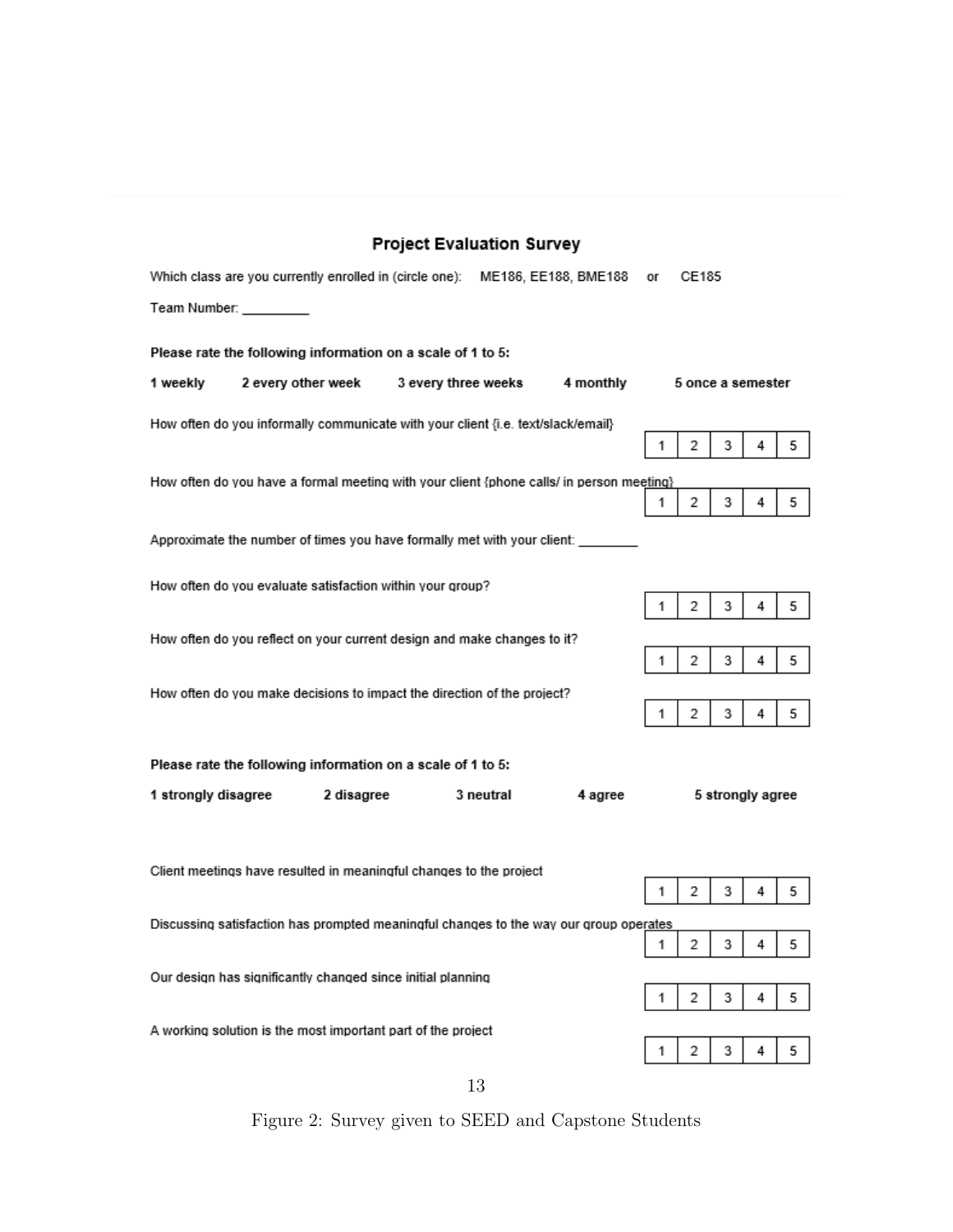During each team's Sprint Retrospective, team members were asked to rate their happiness with the course, their team, and the Sprint. These ratings are meant to spark discussion between team members on how they feel different aspects of the project are going. While collecting this data, teams and team members were kept anonymous. A master key of team members and team numbers was kept separate from the data in order to protect each student's anonymity.

#### **Track Happiness**

### 1= miserable,  $2$  = unhappy,  $3$  = meh,  $4$  = happy,  $5$ = very happy

|               | This Sprint | Team | Course |
|---------------|-------------|------|--------|
| Team Member 1 |             |      |        |
| Team Member 2 |             |      |        |
| Team Member 3 |             |      |        |
| Team Member 4 |             |      |        |

Figure 3: Happiness Survey given to SEED students during each Sprint Retrospective

While conducting research one theme that stuck out was that student's retention of the Agile methodology was not strong. In order to test the retention of the Agile methodology the SEED class was given the same quiz they took at the beginning of the year. This quiz was given without a word bank and tested to see what aspects of Scrum students were able to identify.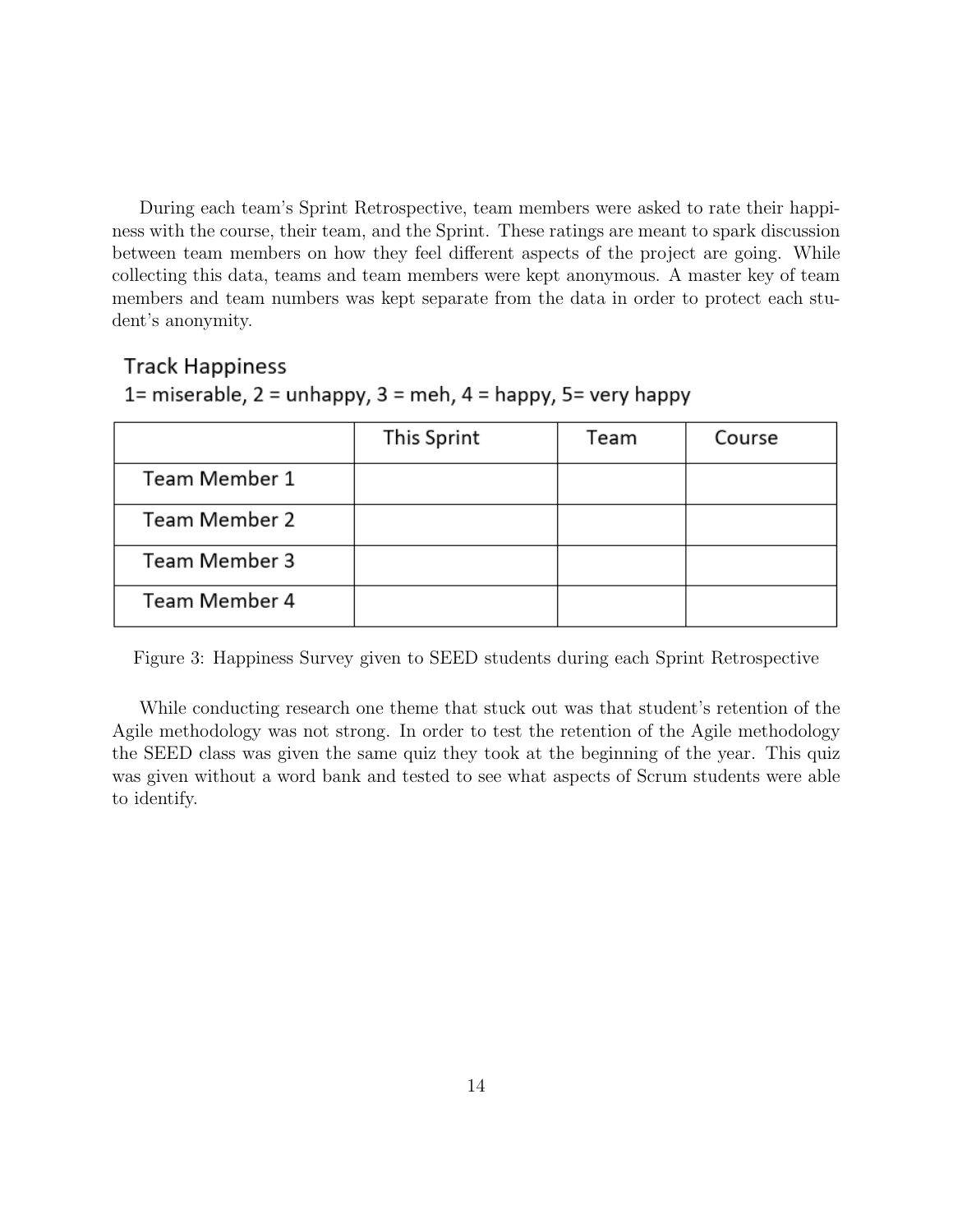### 7 Results and Discussion

### 7.1 2019 SEED Happiness Surveys



Figure 4: Results from Sprint Retrospective Happiness Surveys

The results from this survey were scored on a scale from 1-5 ranging from miserable to very happy. Individual team averages were calculated first, then these averages were averaged to give a total class average. This equalized the weight of each team since teams had an unequal number of members.

Team happiness was rated as the characteristic that team members were most happy with. The class average score for team happiness during Sprint 1 was a 4.22 which increased to 4.4 for the next three Sprints. Although a slight increase, this shows that as the project progressed past the first Sprint team members felt better about their teams. This could be an indication in the success of Sprint Retrospectives. Teams addressed the problems with their group dynamic after the first Sprint during the first Sprint Retrospective. An increase in team happiness for all future Sprints highlights the success of the first Sprint Retrospective.

Sprint happiness was the second highest rated happiness index recorded. For the first semester the happiness index for the Sprints were all roughly 3.6, which indicates a feeling between 'meh' and 'happy'. The first Sprint of second semester saw an increase to 3.81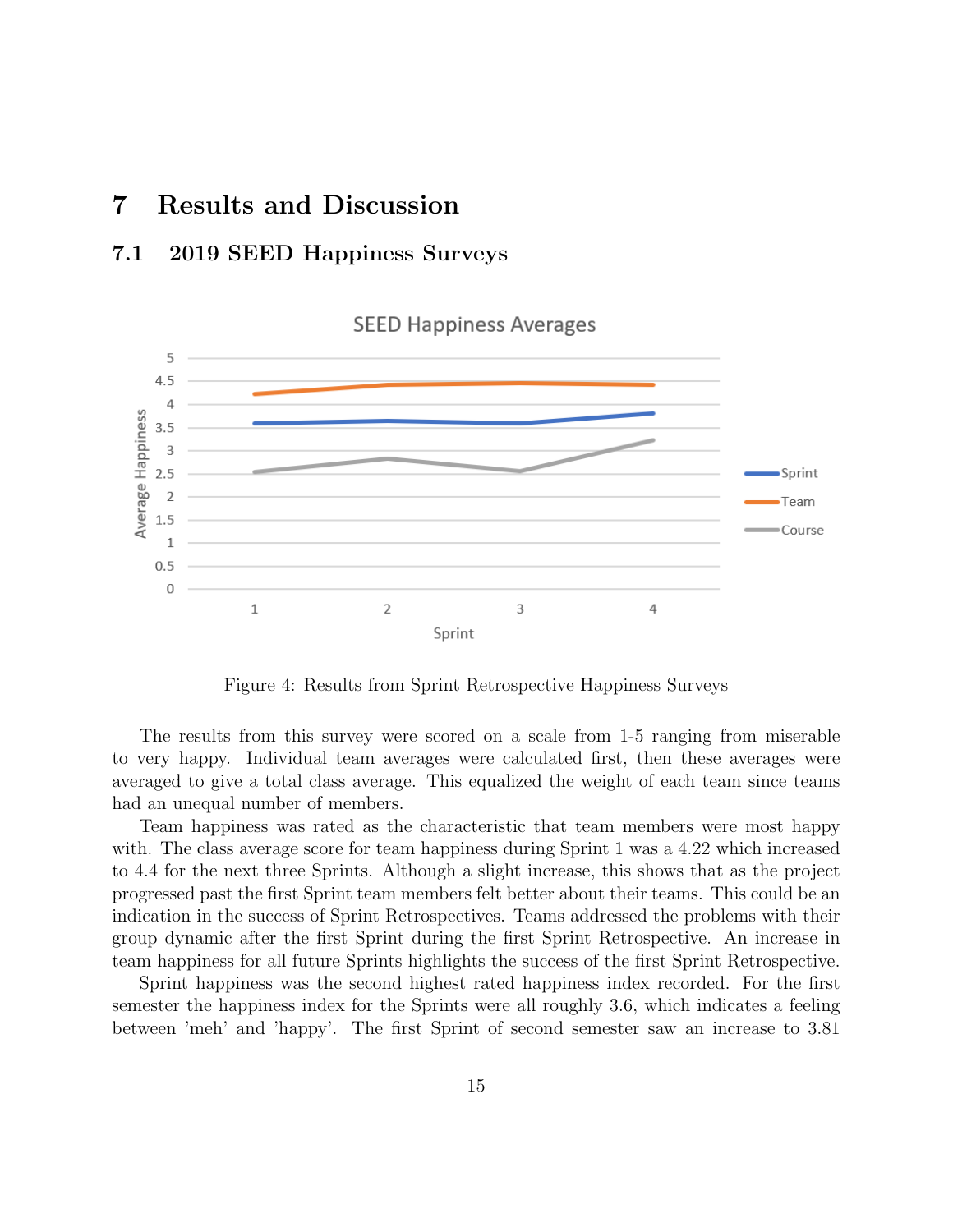which shows students leaned closer to a 'happy'. The second semester saw an increase in the time students had to work directly on their projects and work closer towards a final product. Ownership of the final design was more apparent in this Sprint and could be a cause for students feeling more happy about the success of the Sprint.

The lowest rated happiness index recorded was course happiness. Students for the first Sprint rated the course between a 'meh' and 'unhappy'. In conversations with students the most apparent part of the course that students had a problem with was the number of assignments during the first Sprint. Students felt like they did not have enough time to work on progressing the project, but rather felt forced into doing assignments. What is promising is that the score for the fourth Sprint increased to a 3.2. This shows that as students were able to work more on their projects they were happier with the course. Another explanation of this is that students got more used to the course as a whole. New courses offer a variety of challenges, but as students get familiar with the course they might feel more happy.

Overall the happiness indices were very promising. All three indices increased as the course progressed which shows that as students became more familiar with the Scrum process and were overall more happy. Familiarity and practice are two key factors for implementing a successful Agile methodology with students. Another promising sign was the reduction in disgruntled students as the course progressed. Disgruntled students are defined as any student who put a 'miserable' or 'unhappy' rating on the happiness survey.



Figure 5: Amount of Disgruntled Students per Sprint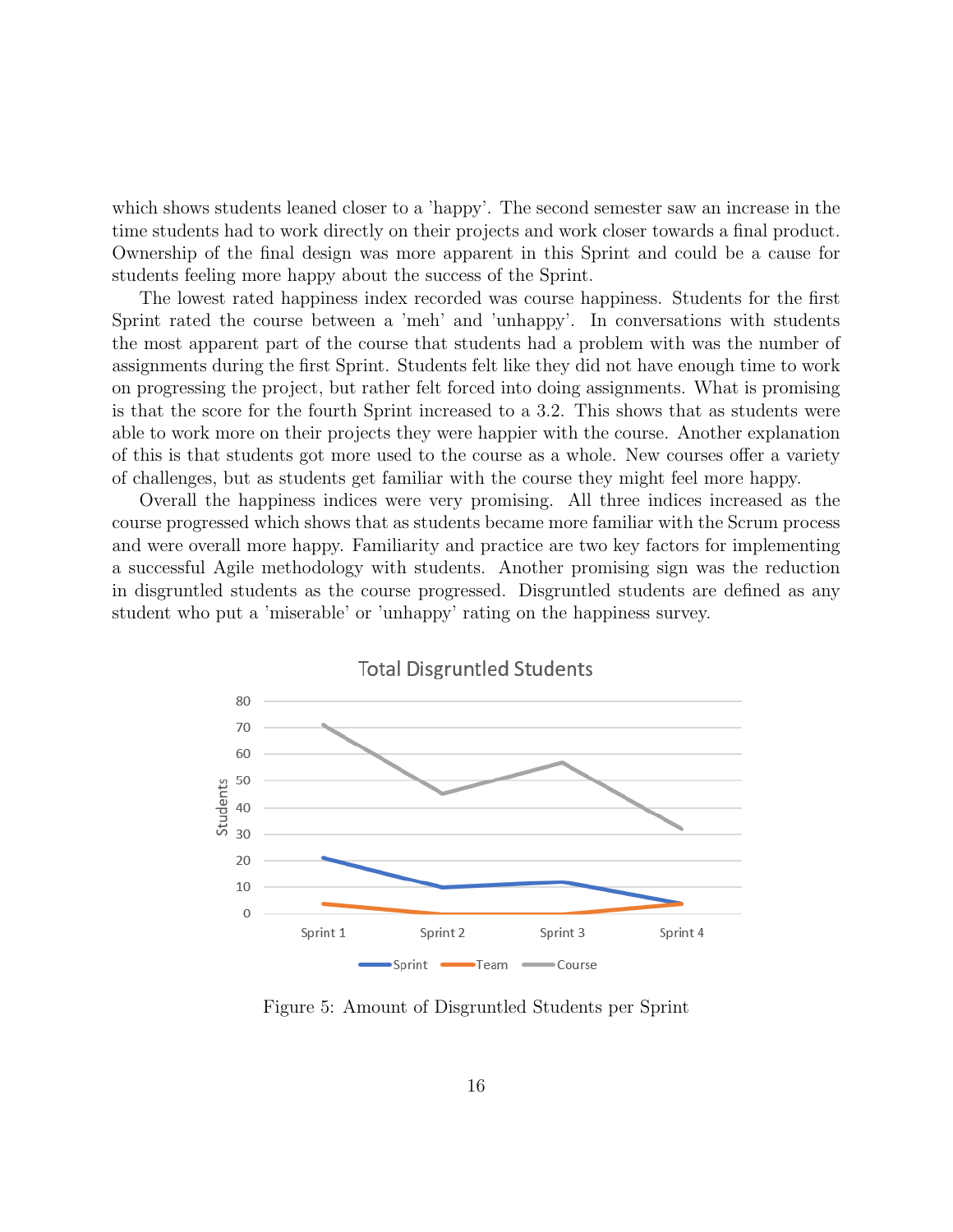As the course progressed students unhappy with the course decreased 55%. Students unhappy with the Sprint decreased by 80%. While the number of unhappy students with their teams did not change from Sprint 1 to 4, there were 0 unhappy students with their team in Sprints 2 and 3. This represented the lowest number of disgruntled students. Class averages in happiness showed small changes over time, but they were significant due to the large number of teams and team members. This data on individual unhappiness is very significant because it shows a sharp decline in individual student unhappiness. This shows that as students had working experience with Scrum they became more happy with the course and therefore the newly implemented methodology.

#### 7.2 2018 vs. 2019 Client and Peer Feedback Surveys

|                                                     | <b>Fall 2018</b>        | <b>Fall 2019</b> |
|-----------------------------------------------------|-------------------------|------------------|
| The team member is meeting your expectations for    |                         |                  |
| performing their assigned team roles.               | 4.55                    | 4.58             |
| The team member adheres to all aspects of your      |                         |                  |
| teams Code of Conduct.                              | 4.66                    | 4.67             |
| The team member produces quality work on time.      | 4.54                    | 4.55             |
| The team member demonstrates initiative on the      |                         |                  |
| project.                                            | 4.49                    | 4.51             |
| The team member is an active and engaged            |                         |                  |
| participant on the project.                         | 4.58                    | 4.6              |
| I am satisfied with the overall performance of this |                         |                  |
| team member.                                        | 4.6                     | 4.58             |
| <b>Number of students below .9 Adjustment</b>       |                         |                  |
| <b>Factor</b>                                       | 10/125 (8%) 12/148 (8%) |                  |

Figure 6: Results from Semester 1 mid-Semester peer feedback surveys from 2018 and 2019

Results from the mid-semester peer feedback surveys were very surprising. One key aspect of the Agile methodology is the importance of team dynamics. It was expected that Sprint Retrospectives would help teams address problems within their teams and would result in higher scores on the mid-semester peer feedback survey after Sprint 2. However the averages from each student was nearly identical from 2018, when AS was not implemented into the course. Professor Rand uses the Adjustment Factor to determine which students perform below their peer's expectations. This number compares an individual to their teammates. The higher the number the better that students peer feedback scores compared to their peers. Professor Rand used .9 as a mark for a student who was sufficiently rated lower than their peers. the percent of students from 2018 to 2019 who had an Adjustment Factor lower than .9 remained unchanged at 8%. While this result could indicate the switch to Scrum had no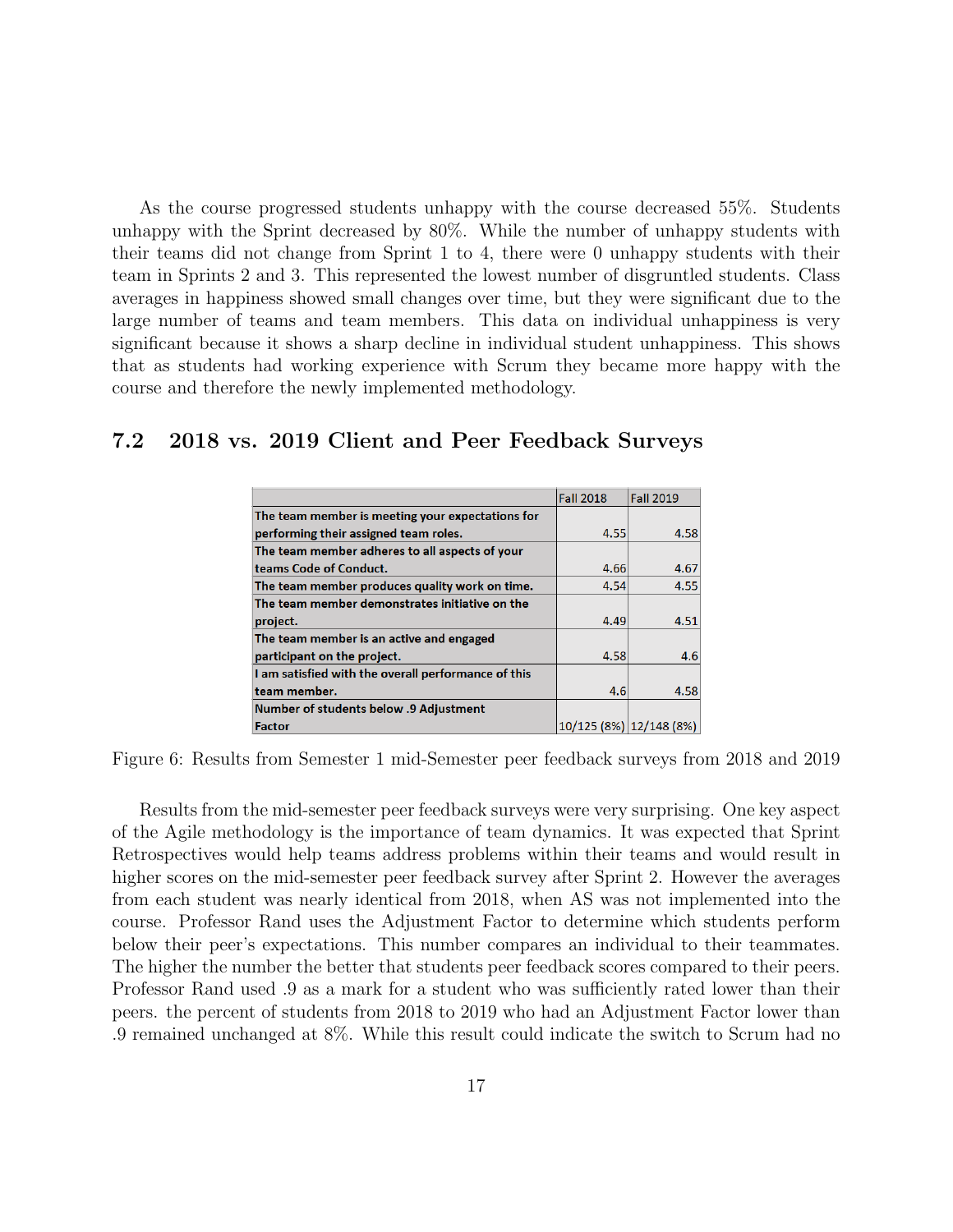impact on team dynamic, there are some potential explanations. Overall the scores for both years were extremely high across the board and very few students were marked significantly lower than their peers. Unless a student is a clear problem to the team it can be difficult to distinguish between great and good teammates. This could explain why numbers both years were very high consistently. Overall however, mid-semester peer feedback results did not show a connection between the switch to Scrum and an increase in individual performance as rated by peers.

|                                             | <b>Fall of 2018</b> | <b>Fall 2019</b> |
|---------------------------------------------|---------------------|------------------|
| Number of clients who answered survey       | 27                  | 27               |
| Team applies math, science, and             |                     |                  |
| engineering to the solution of your         |                     |                  |
| problem.                                    | 4.59                | 4.52             |
| Team appears capable to design a system,    |                     |                  |
| component or process to meet your needs.    | 4.44                | 4.59             |
| The team appears to have knowledge of       |                     |                  |
| current technology and contemporary         |                     |                  |
| issues                                      | 4.48                | 4.33             |
| The team appears to use modern              |                     |                  |
| engineering skills and tools necessary for  |                     |                  |
| engineering practice?                       | 4.48                | 4.52             |
| The team understands the problem you are    |                     |                  |
| trying to solve.                            | 4.63                | 4.74             |
| The students appear to function effectively |                     |                  |
| as one cohesive team.                       | 4.41                | 4.33             |
| Team shows up for scheduled meetings on     |                     |                  |
| time and prepared.                          | 4.66                | 4.63             |
| The interactions you have with the team     |                     |                  |
| are professional and informative.           | 4.74                | 4.7              |
| The team communicates with you about        |                     |                  |
| the status of the project via weekly status |                     |                  |
| reports.                                    | 4.26                | 4.22             |
| The weekly status reports contain           |                     |                  |
| information about past and future actions,  |                     |                  |
| risks and mitigation plans, resource and    |                     |                  |
| schedule status. (If you have directed the  |                     |                  |
| students to alter their status reports from |                     |                  |
| the above information, are you receiving    |                     |                  |
| the information you want?)                  | 4.15                | 3.96             |
| I am satisfied with my team's overall       |                     |                  |
| performance.                                | 4.44                | 4.52             |

Figure 7: 2018 and 2019 client feedback surveys from the end of semester 1.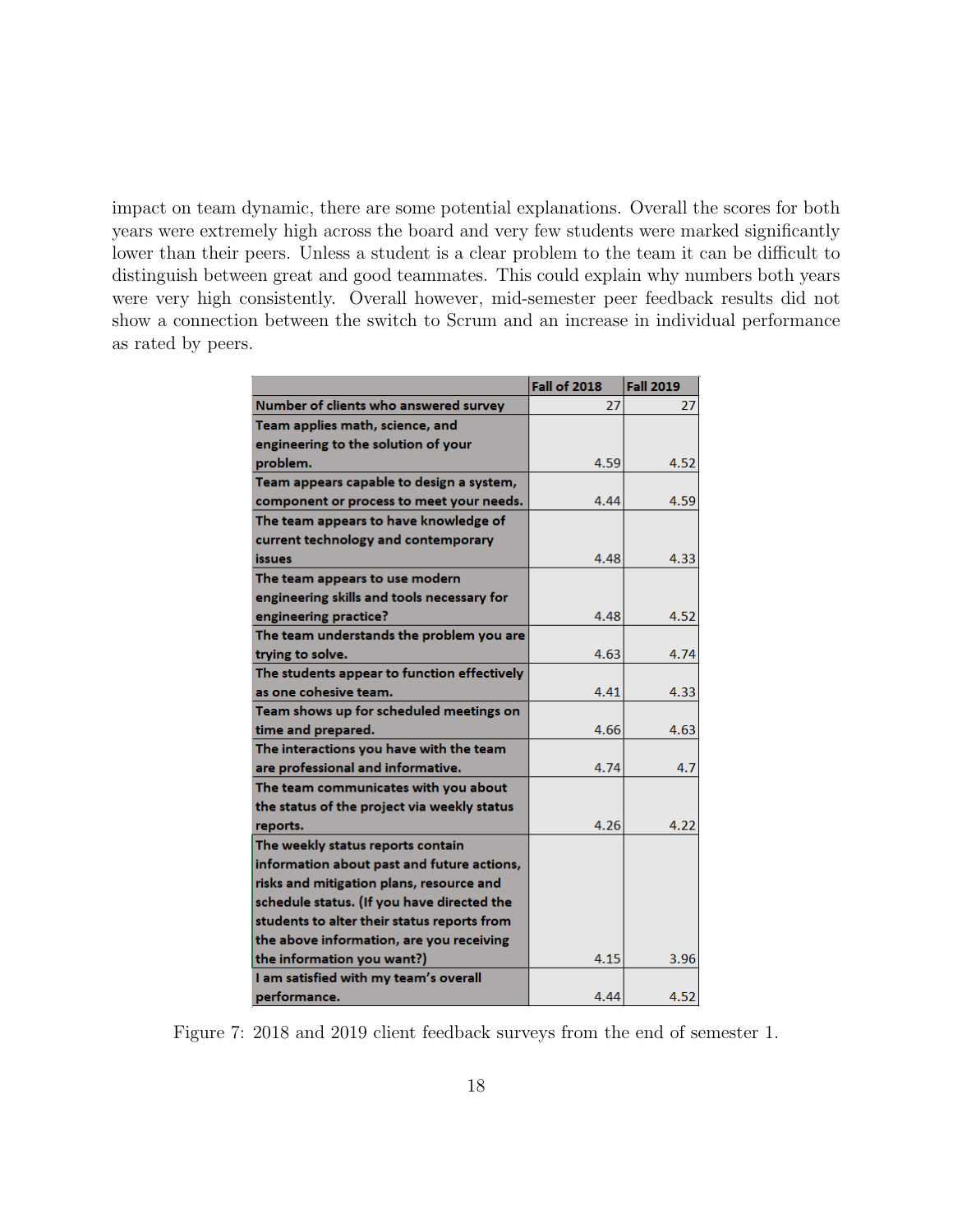Results from the 2019 end of semester client surveys followed a similar trend to the surveys from 2018. Agile strives to increase effective communication between the client and Development Team. In the SEED course the Sprint Review was a mandatory time were teams met with their client to review the latest iteration. An initial hypothesis for this survey was that with increased communication with clients, the ratings would be higher. This was not the case however, as the client data was nearly identical in 2019 as it was is 2018. Another hypothesis that turned out to be false was that with an increase in client communication there would be more clients who filled out the survey. This once again turned out to be false. Client survey results were high both years, so a positive to take away from this is that a switch to Scrum did not hurt relationships with clients.

There are many potential reasons for survey results being nearly identical. One reason could be that the switch to Agile had no impact on the relationship between a client and Development Team. However, there are other reasons that seem more likely. One reason is that results from 2018 were already very high, so it would be statistically very difficult to increase these numbers. Since the 2018 numbers were so high, maintaining the same averages should be viewed as a successful implementation. This is because results show that implementing Agile did not have a negative effect on peer and client feedback surveys. In the first year of implementing a new development methodology this is an extremely promising sign.

Statistical Analysis was performed on both the Client and Peer feedback surveys. An analysis of variance (ANOVA) was performed on each question from the Client and Peer feedback surveys. An ANOVA: Single Factor test was used on each question comparing the results from 2018 and 2019. A standard alpha value of 0.05 was used to perform these tests. The Null Hypothesis was that results from the question did not change from 2018 to 2019. The F-value and F-critical value were analyzed as well as the p-value. If the F-value was greater than the F-critical value there is evidence to reject the Null Hypothesis and say that the samples had significantly different means. In addition, if the p-value is less than the alpha level, there is evidence to reject the Null Hypothesis. The following table shows the results from the statistical analysis for both the Client and Peer feedback surveys from 2018 and 2019: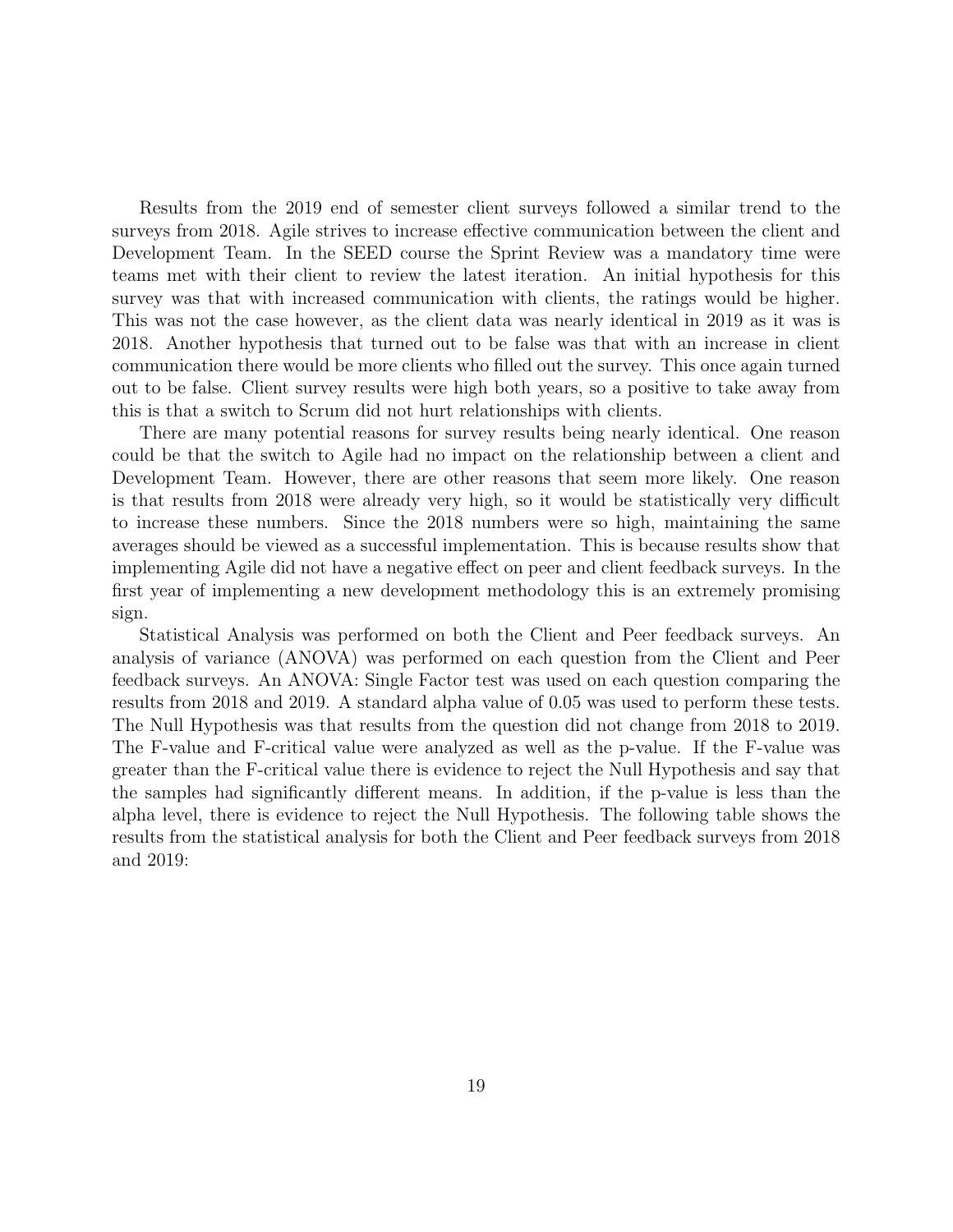|                                    | F     | F crit | P-value |
|------------------------------------|-------|--------|---------|
| <b>Client Feedback Question 1</b>  | 0.2   | 4.027  | 0.657   |
| <b>Client Feedback Question 2</b>  | 0.803 | 4.027  | 0.374   |
| <b>Client Feedback Question 3</b>  | 0.678 | 4.027  | 0.414   |
| <b>Client Feedback Question 4</b>  | 0.049 | 4.027  | 0.825   |
| <b>Client Feedback Question 5</b>  | 0.496 | 4.027  | 0.485   |
| <b>Client Feedback Question 6</b>  | 0.112 | 4.027  | 0.740   |
| <b>Client Feedback Question 7</b>  | 0.067 | 4.027  | 0.796   |
| <b>Client Feedback Question 8</b>  | 0.065 | 4.027  | 0.800   |
| <b>Client Feedback Question 9</b>  | 0.025 | 4.027  | 0.874   |
| <b>Client Feedback Question 10</b> | 0.596 | 4.027  | 0.443   |
| <b>Client Feedback Question 11</b> | 0.123 | 4.027  | 0.728   |
| <b>Peer Feedback Question 1</b>    | 0.001 | 3.876  | 0.978   |
| <b>Peer Feedback Question 2</b>    | 0.418 | 3.876  | 0.518   |
| Peer Feedback Question 3           | 0.086 | 3.876  | 0.770   |
| <b>Peer Feedback Question 4</b>    | 0.001 | 3.876  | 0.976   |
| <b>Peer Feedback Question 5</b>    | 0.110 | 3.876  | 0.741   |
| Peer Feedback Question 6           | 0.271 | 3.876  | 0.603   |
| <b>Peer Feedback Question 7</b>    | 0.241 | 3.876  | 0.624   |

Figure 8: Results from ANOVA: Single Factor test for Client and Peer feedback surveys with an alpha value of 0.05

Statistical analysis did not reject the Null Hypothesis for any of the Client or Peer feedback survey questions. The F-value was always lower than the F-critical value and the p-value was always greater than the alpha value of 0.05. Both of these statistical measures show the Null Hypothesis was upheld. Therefore, it cannot be stated with certainty that results from 2019 varied from 2018.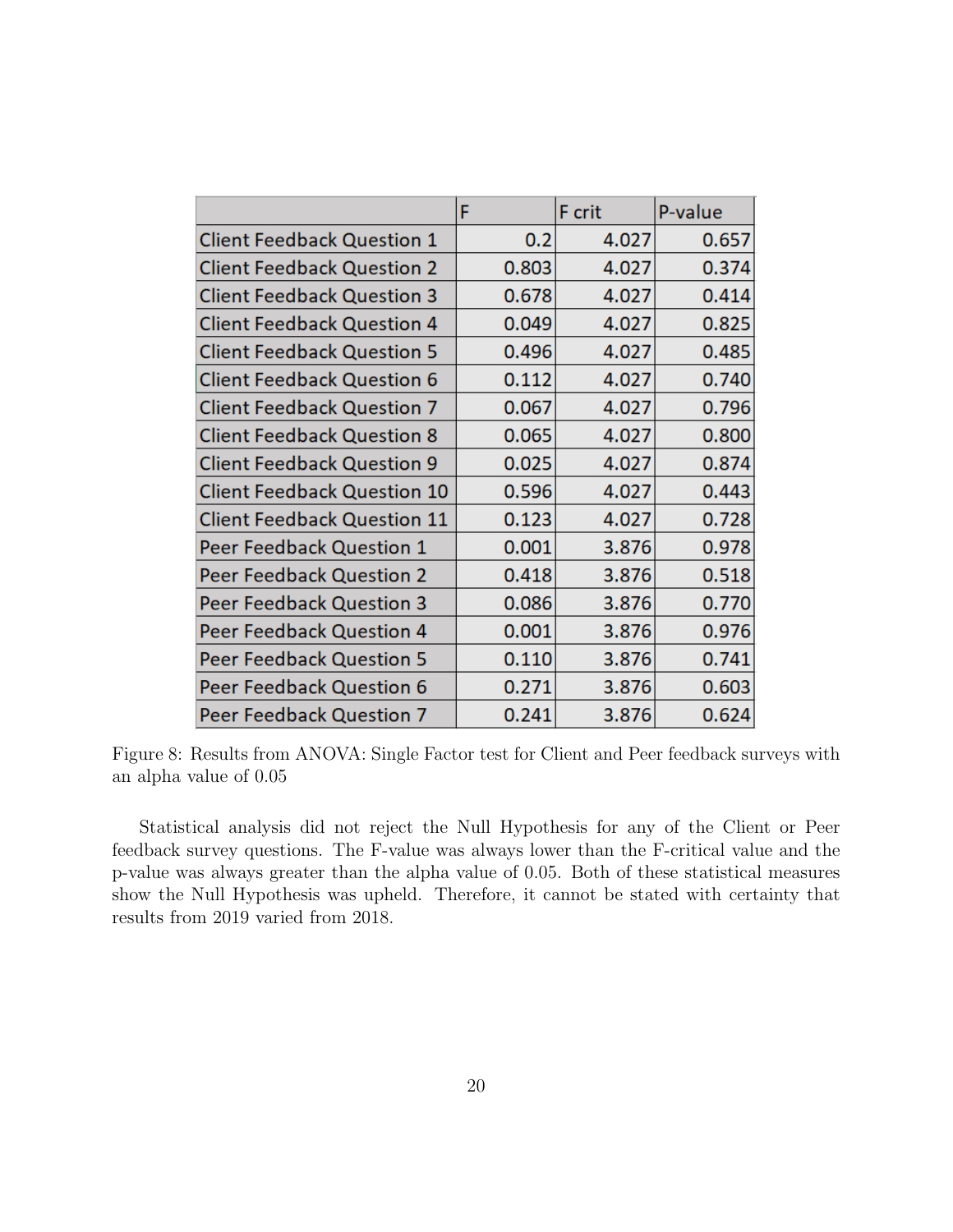



Figure 9: Results from Scrum Quiz administered in the second semester of SEED.

The results from the Scrum quiz showed promise in the retention of Scrum knowledge. Nearly 60% of students scored at least a 9 on the quiz. This quiz tested basic understanding of the Scrum process. However, there were not as many perfect scores as expected. One professor believed 90% of the class would score perfect, while another believed 60% would. This highlights Mahnic's findings that students struggled to maintain the knowledge learned during the first portion of the class in regards to Scrum.

#### 7.4 SEED vs. Capstone Survey

In this section the results from the SEED vs. Capstone data will be analyzed question by question. These results compared the switch to Scrum in the SEED class to the waterfall run Capstone class. Both surveys were conducted at the same point in the semester.

Statistical analysis was also performed on each survey question. An ANOVA: Single Factor test was performed on each question comparing the results from SEED and Capstone,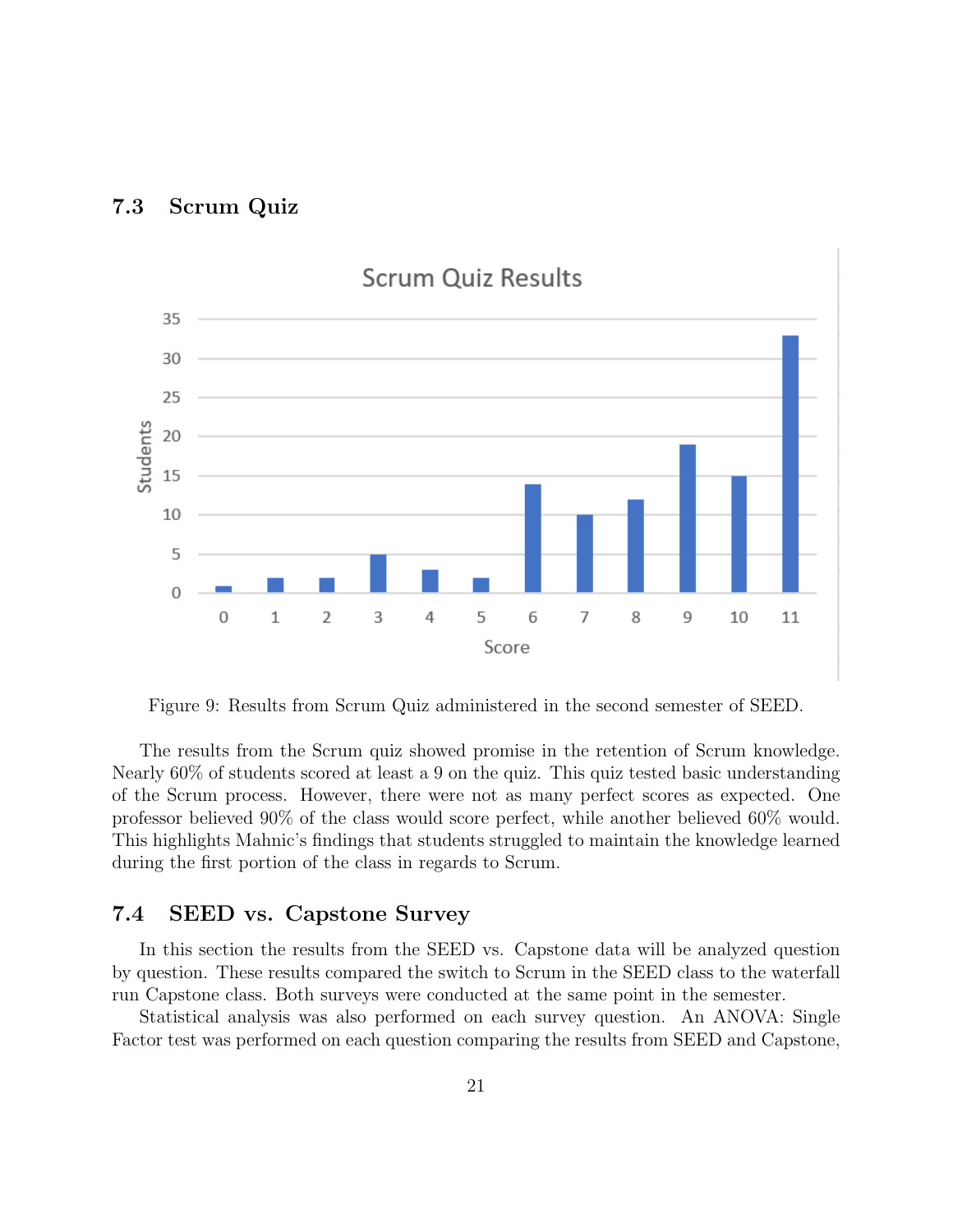first in Semester 1 then in Semester 2. A standard alpha value of 0.05 was used to perform these tests. The Null Hypothesis was that results from the question did not significantly change between SEED and Capstone. The F-value and F-critical value were analyzed as well as the p-value.



Figure 10: Question 1: How often do you informally communicate with your client (i.e. text/slack/email)

The results from the first survey question showed that SEED teams met with their clients more often than Capstone clients. The ANOVA test showed with certainty that the null hypothesis for Question 1 was rejected and therefore there was meaningful difference in the results between SEED and Capstone<sup>i</sup> . With an interquartile range between 1 and 2, SEED teams met with their clients between once a week and once every other week. As stated previously, Agile strives to maximize the effectiveness of formal client interactions. This is an encouraging sign in the switch to Scrum because informal interactions are crucial for cohesive and efficient product development. If a team is able to talk with their client without needing to set up a formal meeting, work can be done quicker and teams can get answers to questions sooner. An interesting result from this survey is that client meetings actually declined in the second semester. This would make sense because the need for formal meetings is most important when starting a project and the Development Team knows little about it. This contrasts an initial hypothesis that stated that in the second semester there would be more client meetings because students found the meetings beneficial.

<sup>&</sup>lt;sup>i</sup>Question 1 Statistical Analysis: Semester 1; F=52.53, F crit = 3.89, p = 1.49E-11. Semester 2; F = 66.43, F crit = 3.9,  $p = 1.17E-13$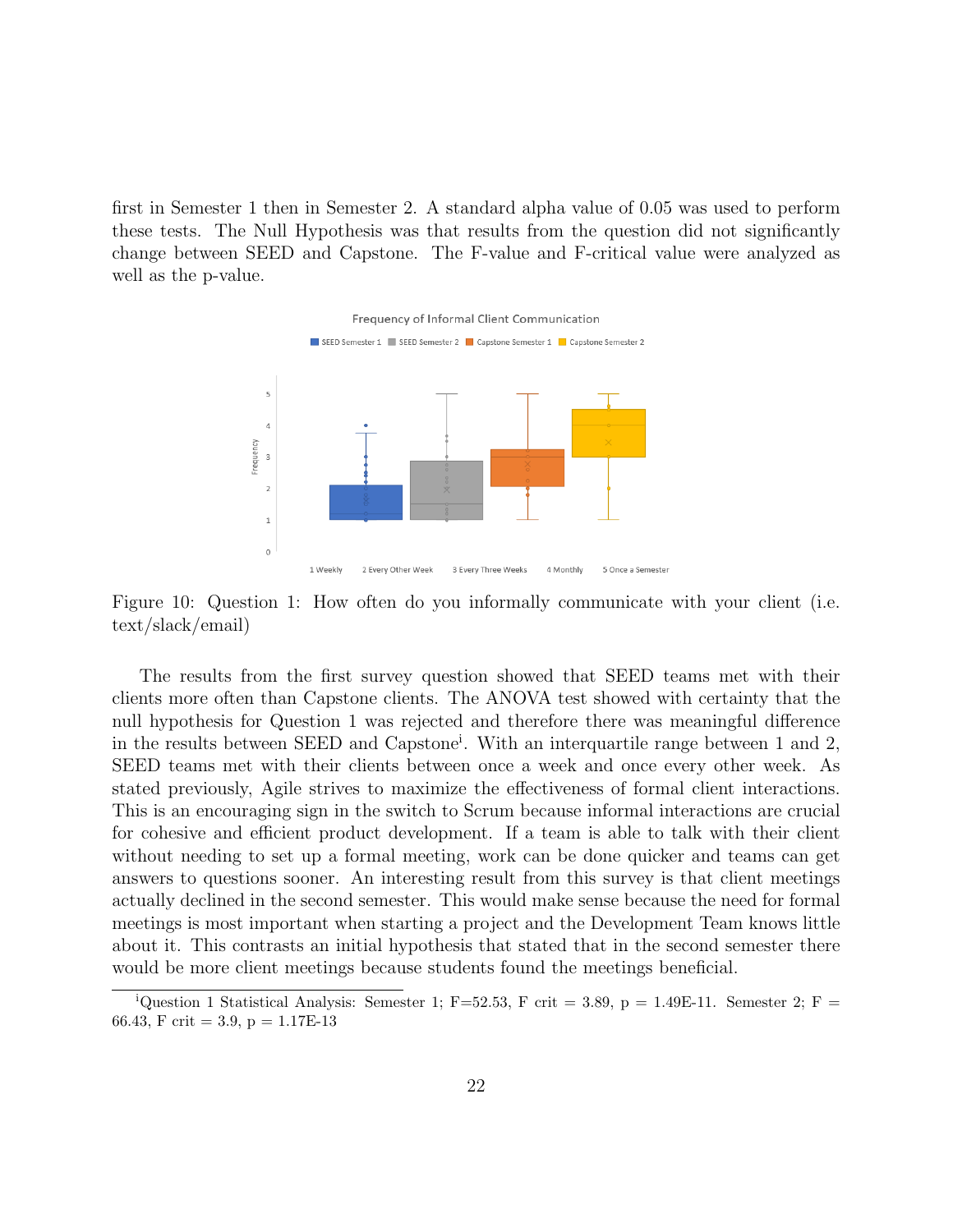Capstone students met with their clients on a much less frequent basis, with the an interquartile range between every other week to every three weeks. Similarly, in the second semester Capstone students also had a decrease in informal client communications.



Figure 11: Question 2: How often do you have a formal meeting with your client (phone calls/ in person meeting)



Figure 12: Question 3: Approximate the number of times you have formally met with your client

Results from the frequency of formal meetings also showed an increase in the frequency of formal interactions with a client. The ANOVA test showed with certainty that the null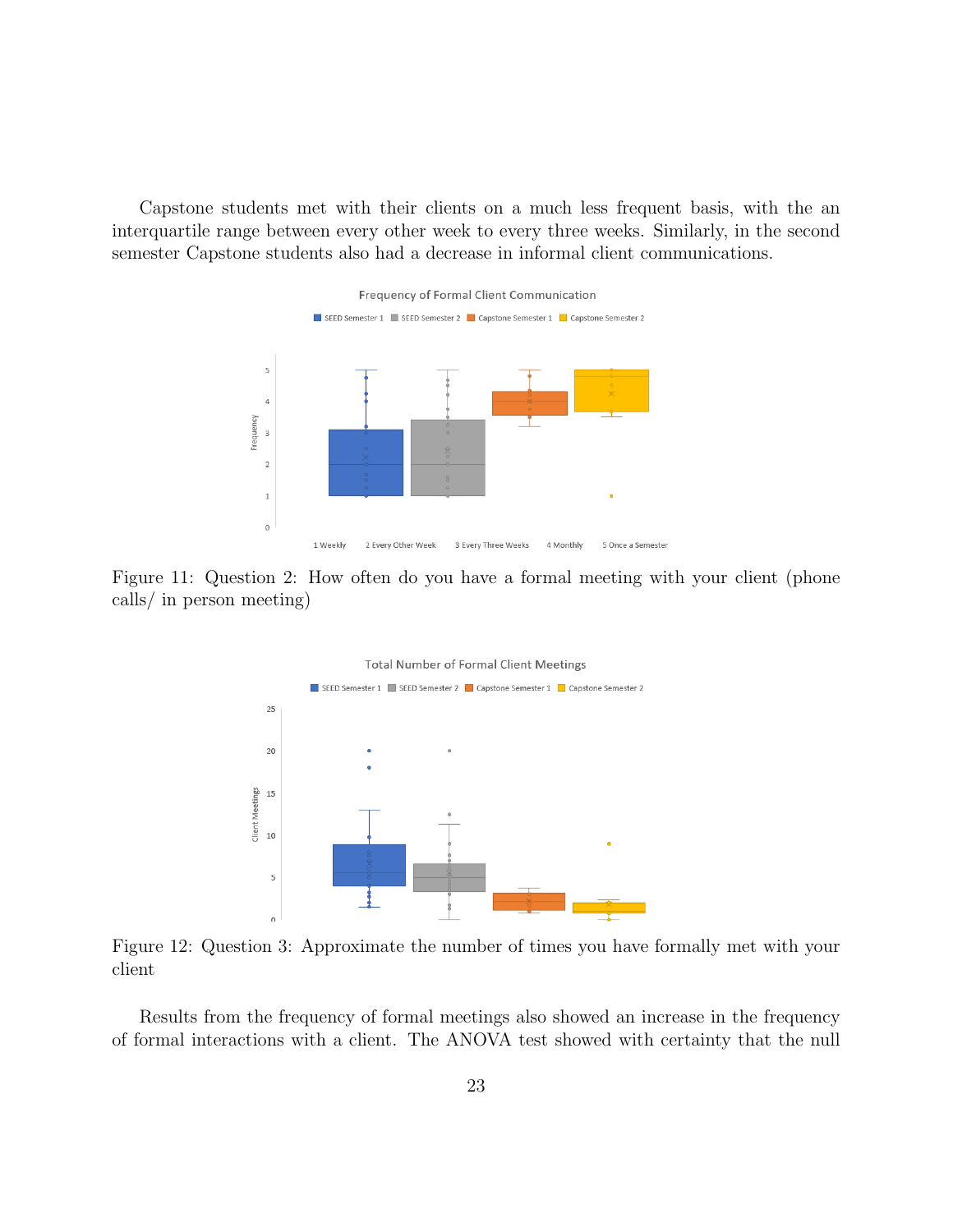hypothesis for Question 2 was rejected and therefore there was meaningful difference in the results between SEED and Capstone<sup>ii</sup>. Interestingly, the interquartile range was a lot bigger compared to informal meetings. That suggests a large variation in how often teams formally met with their clients. Even though the interquartile range was large it was almost entirely under the 'every three weeks' line. This line is important because it marks how often teams should be having a Sprint Review. This shows that for the most part teams were, at a minimum, meeting with their clients for Sprint Reviews. SEED students met with their clients twice as often as Capstone students, who met with their clients formally on a monthly basis or only once a semester. Similar to informal meetings, formal meetings decreased in the second semester, but only slightly.

Results from the total number of meetings during the semester followed the same trend as questions about frequency of meetings. The ANOVA test showed with certainty that the null hypothesis for Question 3 was rejected and therefore there was meaningful difference in the results between SEED and Capstoneiii. SEED students met with their clients more often and total meetings decreased second semester. One interesting result is that total meetings were nearly three times higher in SEED compared to Capstone, but the frequency was less than twice as much. This was due to a lot of outliers in the SEED course who met with their client more often than weekly. Some teams met with their clients as much as 20 times over the course of the semester.







<sup>&</sup>lt;sup>ii</sup>Question 2 Statistical Analysis: Semester 1; F=84.03, F crit = 3.89, p = 1.75E-16. Semester 2; F = 67.07, F crit = 3.9, p =  $9.34E-14$ 

 $\ddot{h}$  iiiQuestion 3 Statistical Analysis: Semester 1; F=47.59, F crit = 3.89, p = 1.04E-10. Semester 2; F = 41.12, F crit = 3.9,  $p = 1.66E-9$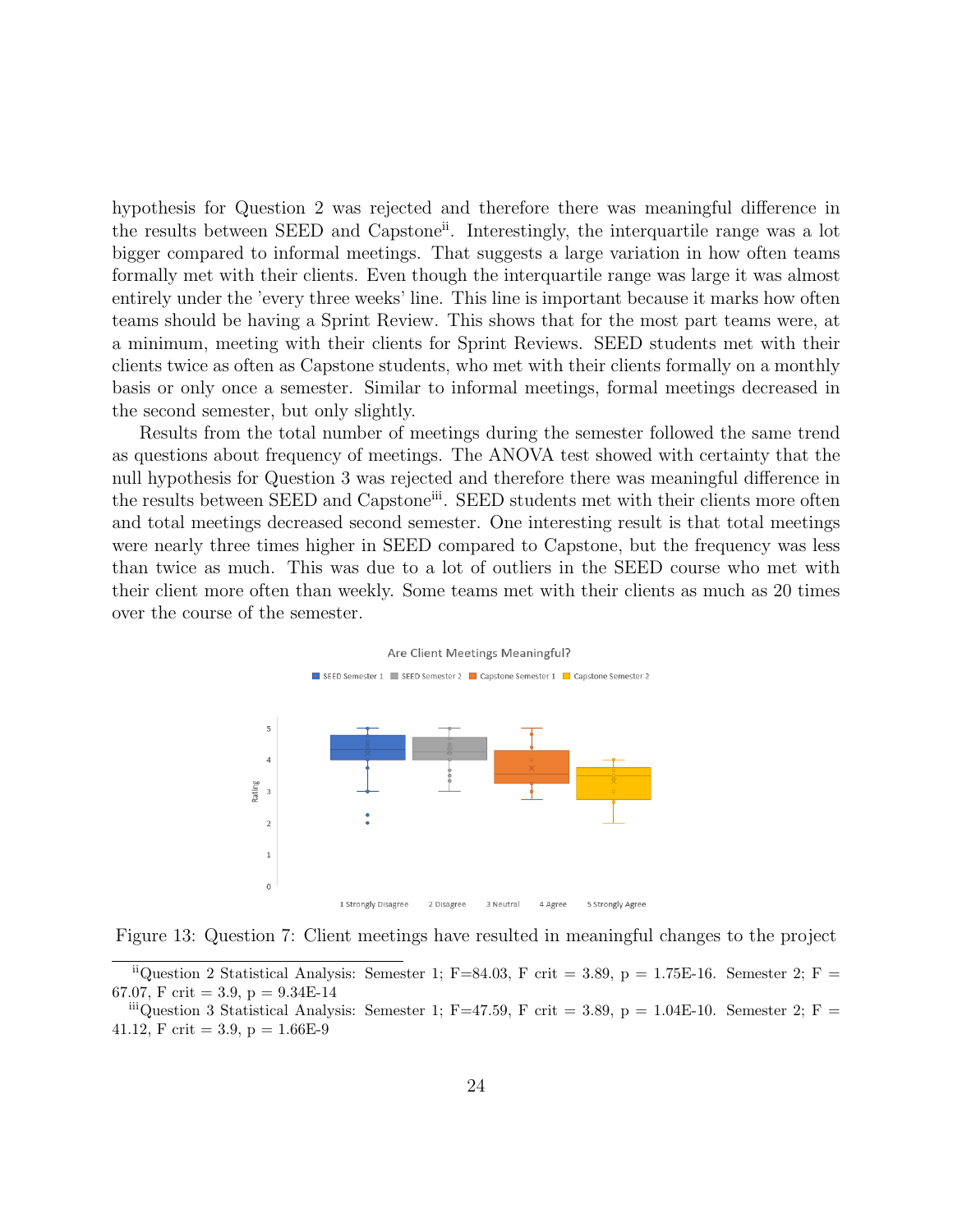Results from asking if client meetings are meaningful showed that SEED students fell between 'agree' and 'strongly agree' that client meetings have resulted in meaningful changes to their project. The ANOVA test showed with certainty that the null hypothesis for Question 7 was rejected and therefore there was meaningful difference in the results between SEED and Capstone<sup>iv</sup>. This is very encouraging in analyzing the switch to Scrum. Not only did students meet with their clients more, these students felt that the meetings were more meaningful to their project compared to the Capstone course. The Capstone students fell between 'agree' and 'neutral' when it came to rating the meaningfulness of client meetings.

This trend highlights the importance of a development methodology that highlights client interactions. As the frequency of client meetings increased, the perceived value of those meetings increased. Having a set time and structure where students can meet with their clients resulted in more meaningful engagements. For a lot of students this is the first time they have interacted with actual clients. It is encouraging that students understand the importance of client interactions.



Figure 14: Question 4: How often do you evaluate satisfaction within your group?

<sup>&</sup>lt;sup>iv</sup>Question 7 Statistical Analysis: Semester 1; F=7.17, F crit = 3.89, p = 0.00816. Semester 2; F = 31.59, F crit = 3.9,  $p = 8.69E-8$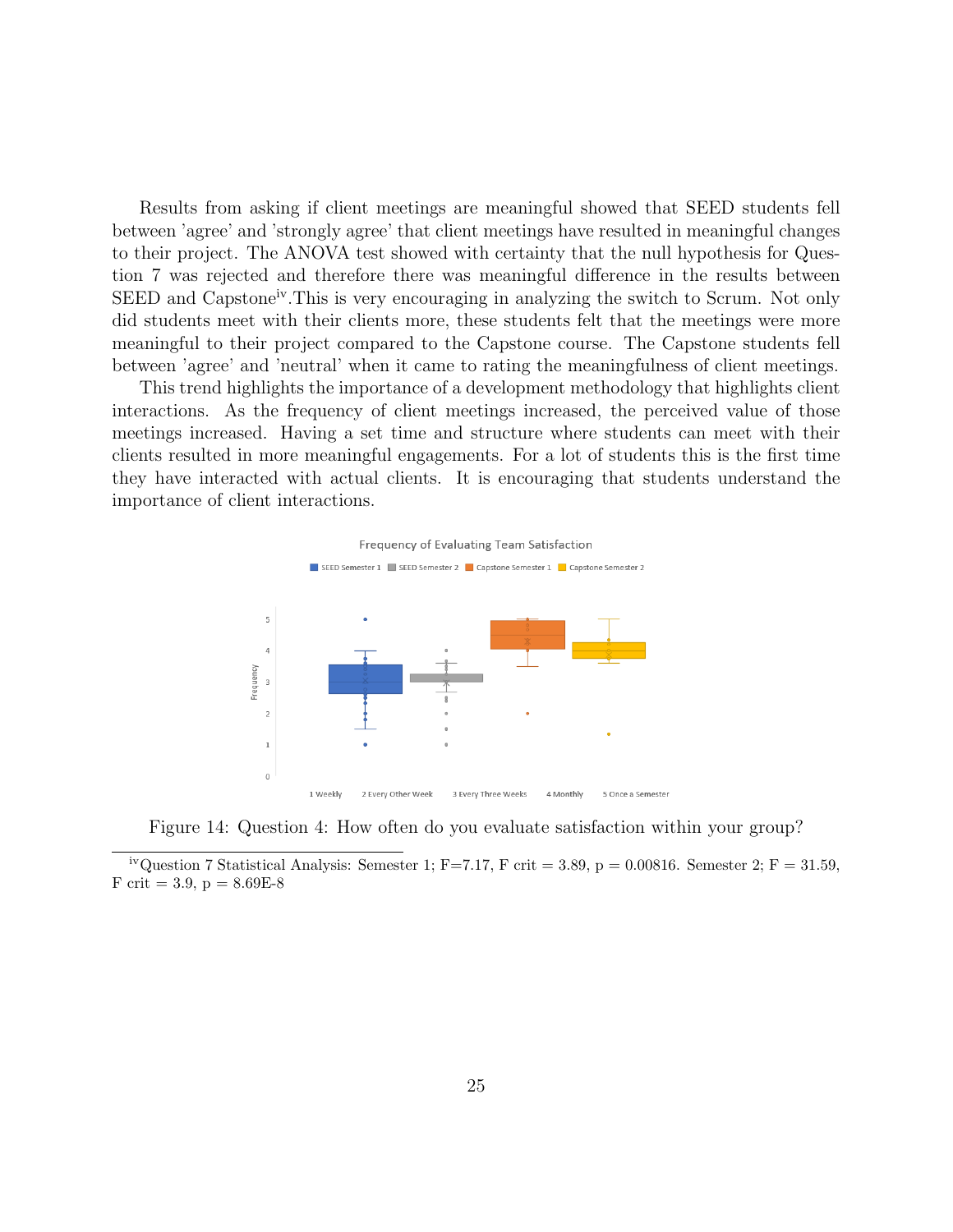

Figure 15: Question 8: Discussing satisfaction has prompted meaningful changes to the way our group operates

SEED students measured satisfaction within their group every three weeks both semesters. This correlates to the Sprint Retrospective timetable, which took place every three weeks. The small interquartile range indicates that most teams were around the 'every three weeks' mark for evaluating team satisfaction. Since the question did not explicitly state 'Sprint Retrospective', it shows that students understood the purpose of a Sprint Retrospective and put them into practice. This is crucial in implementing Scrum into a course because students learned an aspect and had ownership on implementing it into their project. The ANOVA test showed with certainty that the null hypothesis for Question 4 was rejected and therefore there was meaningful difference in the results between SEED and Capstone<sup>v</sup>.

Another encouraging sign for this implementation is that students in SEED felt that discussing satisfaction resulted in more meaningful changes to their team. The ANOVA test varied between semesters in regards to rejecting the Null Hypothesis. In the first semester the Null Hypothesis was rejected, while in the second semester it could not be said with certainty that the Null Hypothesis was rejected  $\mathbf{v}^i$ . Compared to every three weeks, Capstone students evaluated satisfaction once a monthly or only once a semester basis. When looking at satisfaction, SEED students were on the high end of neutral-agree,' while Capstone students were on the lower end of 'neutral-agree.' This shows that not only did SEED students evaluate satisfaction more often, but they generally felt like it was more meaningful.

<sup>&</sup>lt;sup>v</sup>Question 4 Statistical Analysis: Semester 1; F=48.37, F crit = 3.89, p = 7.61E-11. Semester 2; F = 21.99, F crit = 3.9,  $p = 6E-6$ 

<sup>&</sup>lt;sup>vi</sup>Question 8 Statistical Analysis: Semester 1; F=5.52, F crit = 3.89, p = 0.0199. Semester 2; F = 0.611, F crit = 3.9,  $p = 0.4355$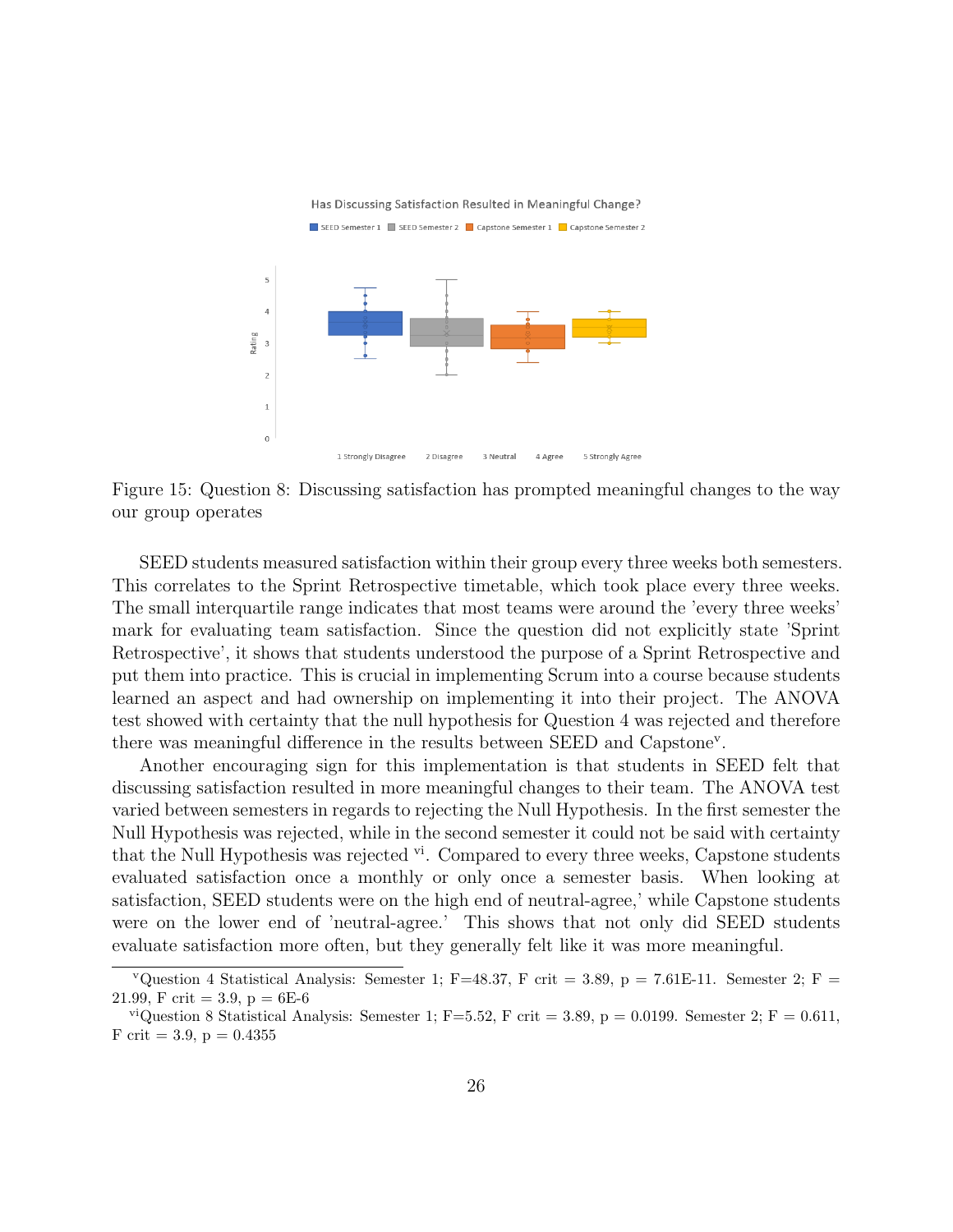

Figure 16: Question 5: How often do you reflect on your current design and make changes to it?

Results from this question indicate that SEED students reflected on their design and made changes to it roughly every two weeks. It is encouraging that this number is below every three weeks because that would reflect only changing the design during Sprint Reviews. SEED students did slightly increase the number of times they changed designs in the second semester. This is slightly concerning because one would think designs would change more often in the initial stages of a product's development. The ANOVA test showed with certainty that the null hypothesis for Question 5 was not rejected and therefore there was no meaningful difference in the results between SEED and Capstone<sup>vii</sup>.

viiQuestion 5 Statistical Analysis: Semester 1; F=0.576, F crit = 3.89, p = 0.449. Semester 2; F = 1.703, F crit = 3.9,  $p = 0.1938$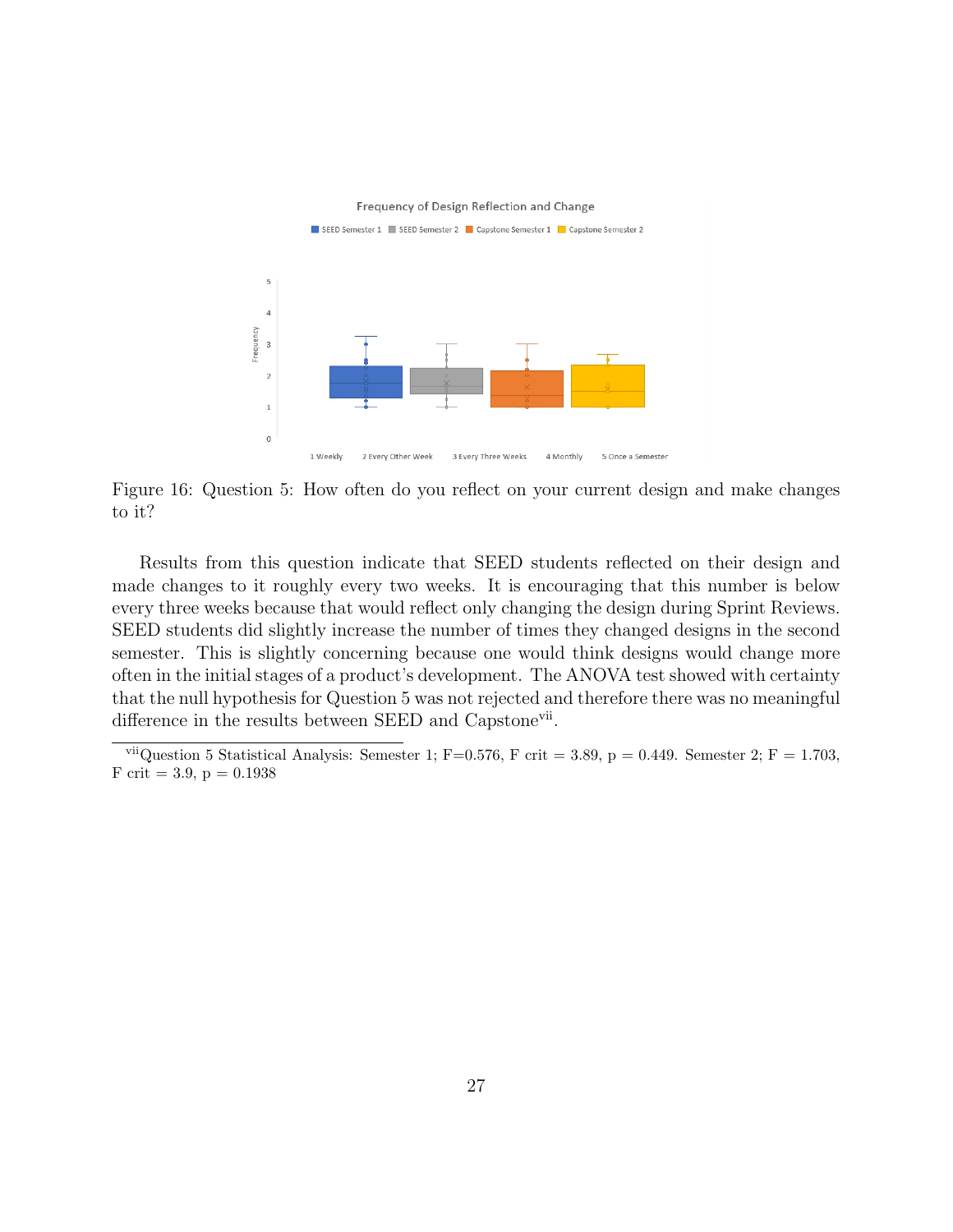

Figure 17: Question 6: How often do you make decisions to impact the direction of the project?

Results from this question show that SEED students also make decisions to impact the direction of the project roughly every two weeks. Unlike the previous question, actual decisions to change the direction of the project occurred less frequently in the second semester. This would make sense because as a project gets closer to finished, it gets harder to change its direction. The ANOVA test showed with certainty that the null hypothesis for Question 6 was not rejected and therefore there was no meaningful difference in the results between SEED and Capstone<sup>viii</sup>.

<sup>&</sup>lt;sup>viii</sup>Question 6 Statistical Analysis: Semester 1; F=2.642, F crit = 3.89, p = 0.105. Semester 2; F = 1.424, F crit = 3.9,  $p = 0.234$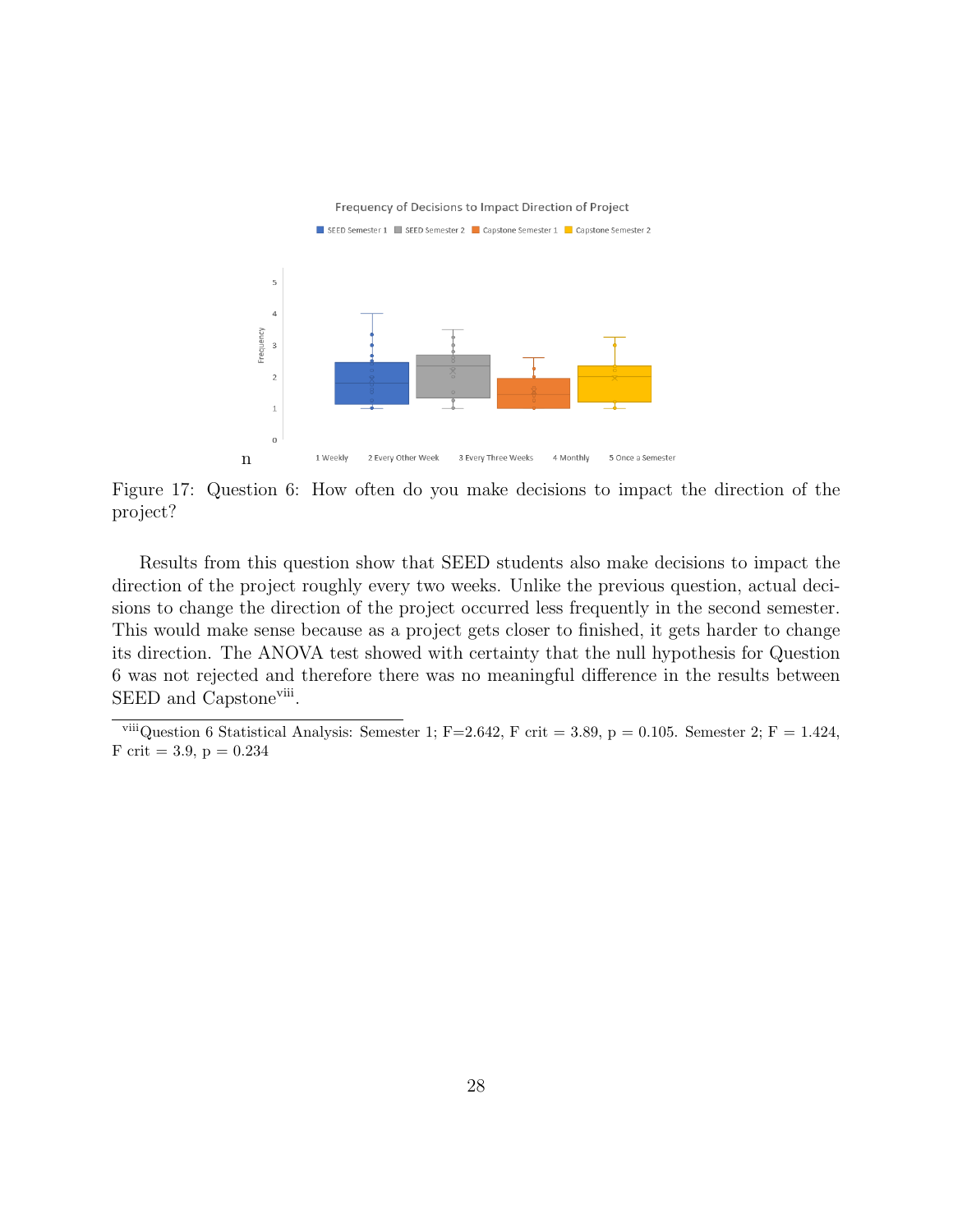

Figure 18: Question 9: Our design has significantly changed since initial planning

Results form this question show that both SEED and Capstone students feel strongly that their projects have changed significantly. The ANOVA test showed with certainty that the null hypothesis for Question 9 was not rejected and therefore there was no meaningful difference in the results between SEED and Capstone<sup>ix</sup>. This is surprising because part of the implementation of Scrum is that designs can change dramatically. However, this is not always the case because sometimes clients have a good understanding of what their final product should be. This contrasts traditional waterfall methodologies that are more linear in their development. However, SEED students did agree that their projects have significantly changed. One potential cause of this is how students interpreted the word 'significant.' Two students could have very different definitions of what a significant change looks like.

<sup>&</sup>lt;sup>ix</sup>Question 9 Statistical Analysis: Semester 1; F=3.691, F crit = 3.89, p = .0564. Semester 2; F = 0.481, F crit = 3.9,  $p = 0.489$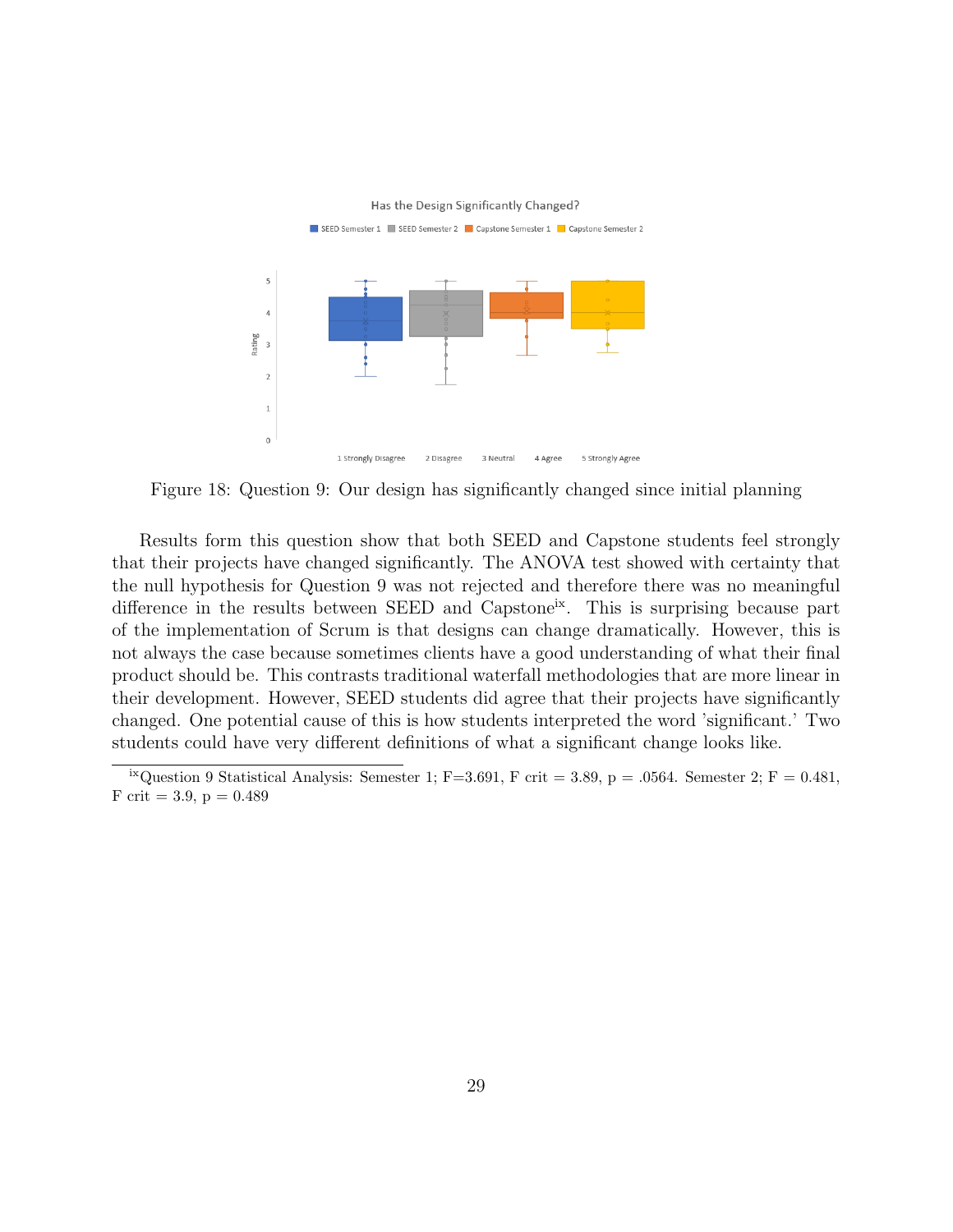

Figure 19: A working solution is the most important part of the project

Results from this question highlight the part of the Scrum process that working solutions are the most important part of a project. Overall, both SEED and Capstone students did agree that a working solution was the most important part of the project. In the first semester, the ANOVA test showed with certainty that the null hypothesis for Question 10 was not rejected and therefore there was no meaningful difference in the results between SEED and Capstone. However, in the second semester the Null Hypothesis was rejected because the p-value was slgihtly lower than the alpha value<sup>x</sup>. One of the more appealing aspects of the Agile methodology from a business perspective is that working solutions are the most important part of the project. It is a lot easier to sell a working solution than something theoretical. Therefore, it is a good sign that SEED students understand the importance of designing working solutions.

Overall the SEED vs Capstone survey yielded a lot of interesting results. While there are numerous factors that contribute the differences in these classes, development methodology is a major difference. The disparity in the frequency of client meetings and the perceived value of these meetings was the most significant difference, found in this survey, between the two classes.

 $x_{\text{Question 10 Statistical Analysis:}$  Semester 1; F=1.13E-6, F crit = 3.89, p = 0.999. Semester 2; F = 3.903, F crit = 3.902,  $p = 0.0499$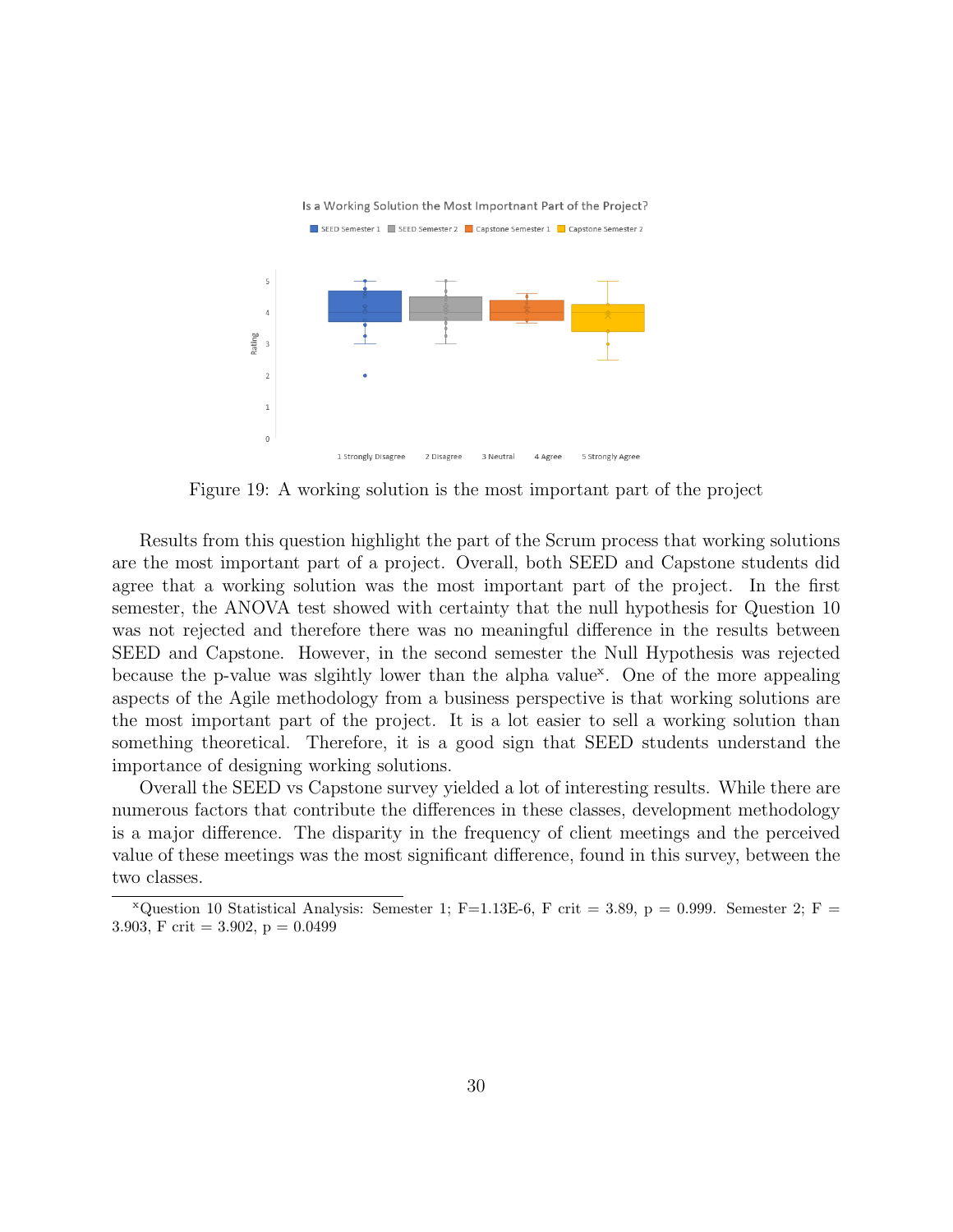### 8 Recommendations

While the implementation of an Agile methodology should be considered a success, there are some changes that could be made that would improve upon the experience and learning of the students. The first change that would improve upon comprehension of roles would be role workshops at the beginning of the first semester. After students have their role assigned there should be a workshop with all the Product Owners, Scrum Masters, Safety Coordinators and Financial Managers individually to go over their roles and what they are expected to do in the role. This meeting would look very similar to the meeting that Professor Burkman ran for Scrum Masters in the second semester. If students had a better understanding of their roles at the beginning of the project they would be better equipped to handle the challenges associated with their roles. Another change that would improve the Scrum roles would be to push back assigning roles until after the first Sprint. This would allow students to work together and get an understanding for the team dynamic before making a choice on roles that impacts the entire year.

Another change that might increase the course happiness index for Sprint 1 would be to push back Sprint 1 three weeks. This year, Sprint 1 was filled with assignments and it felt like teams were not able to do the early stages of prototype development. While talking to students this was one of the most expressed issues with the way Scrum was introduced in the class. The first chance students had to work with the methodology was revolved around assignments and not the Increment. It is very difficult to plan Story Points for assignments. However, these assignments, such as the prior art review and reverse engineering, are incredibly important. If Sprint 1 was pushed back until these assignments are due, it would give students a better first taste of Scrum. At the end of Sprint 0 there could be a Review and Retrospective to introduce students to that format as well. Agile was designed for effective and efficient prototyping, not class assignments and this small change could help students with the transition to the methodology.

Another change to the course to improve how students implement Story Points and Sprint Backlogs would be a random assignment that checks for these things. At the end of each Sprint one third of the teams would be randomly selected and graded on their Sprint Backlogs, Story Points, and Product Backlogs. Grades would not be released until the end of the semester so that each team would need to keep up to date with their backlogs because they would not know if theirs was graded yet. At the end of each Sprint a professor would release a document with some common mistakes in the backlogs and Story Points so teams could learn from the mistakes of each other. If implemented, this assignment would force teams to not only implement Story Points, Sprint Backlogs and Product Backlogs, but it would make them maintain them each Sprint.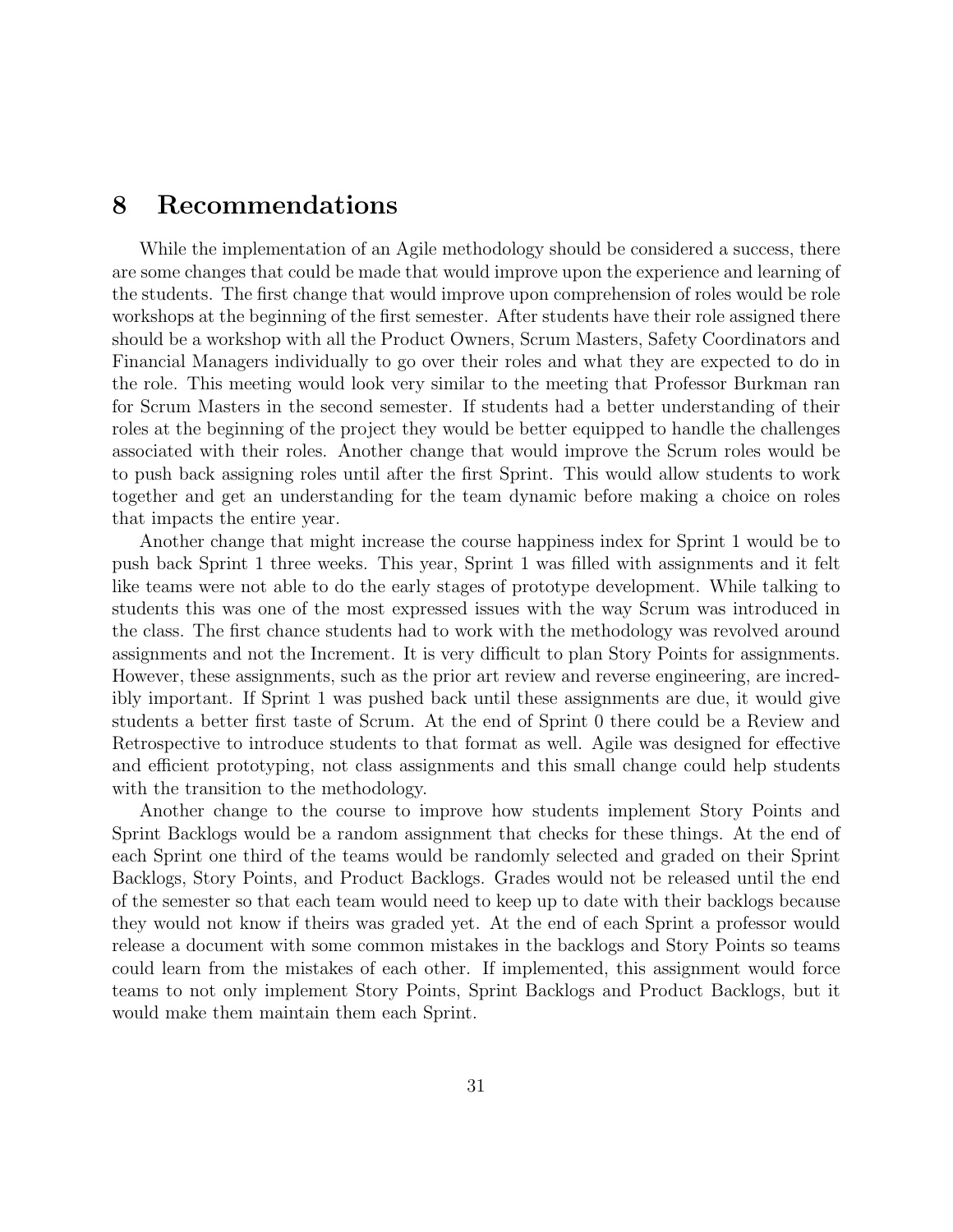### 9 Further Studies

During the 2020-2021 school year the same survey could be given to SEED and Capstone students to see how another year of teaching Agile would impact the results. The Scrum quiz should also be included on both semesters SEED survey for a better understanding of Scrum knowledge retention.

There are a few changes the SEED class should make to help collect meaningful data through the surveys. Peer feedback surveys should directly ask students how they view Agile. Direct questions on the Agile methodology are just as important as the indirect ones. Possible questions could be:

- How successful has your group implemented Scrum into the project?
- Do you enjoy using an Agile methodology?
- Which parts of the Agile methodology do you think are unnecessary and which parts are crucial to your teams success?

Also directly ask the Clients a few questions on their interactions with Agile would be beneficial. As mentioned in the literature review, one of the key indicators of successfully Agile implementation is when the Clients have a deep understanding of the process, in addition to the Development Team. Some possible questions could be:

- Do you feel like you have a good understanding of the Scrum framework?
- Has your team explained the Scrum framework to you?
- Do you think the Scrum framework has had a positive impact on the development of your product?

### 10 Conclusion

The implementation of Scrum within the University of Vermont's Mechanical Engineering Senior Design course should be viewed largely as a success. Some of the reported benefits, such as improvements to the development process and increased client relationships were seen throughout the course. It is no coincidence that major companies are making the switch to Scrum. Therefore it is growing increasingly important to teach engineering students Scrum and its benefits. The data collected showed that students learned about the Scrum process, were able to implement it within their projects and retained the knowledge throughout the course.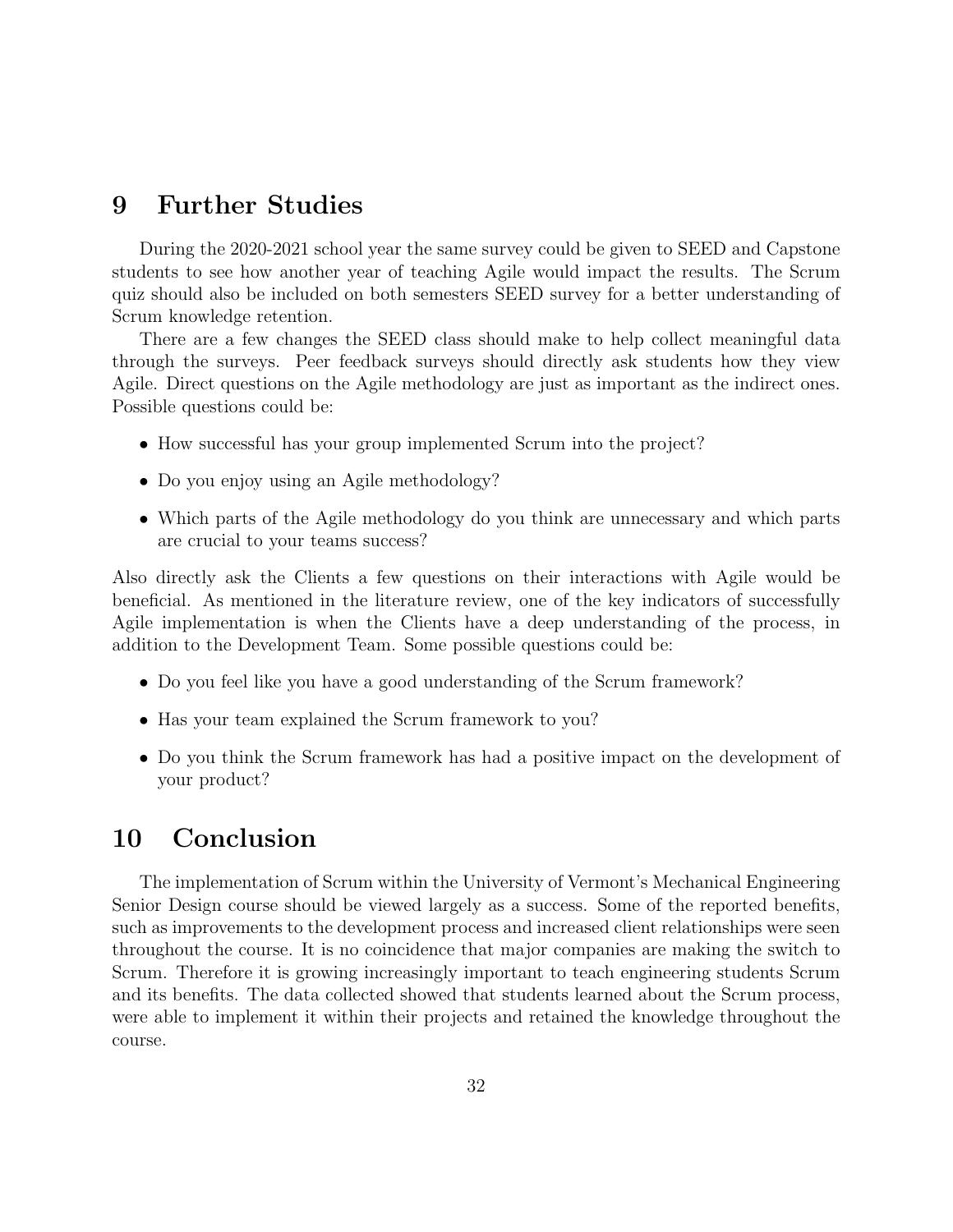Overall, the data found during this study showed positive results when determining the impact of the implementation of an Agile methodology in a Mechanical Engineering Senior design class. Survey results between SEED and Capstone showed apparent benefits to running the methodology. SEED students met with their clients more often and valued these meetings higher than Capstone students. When comparing survey results between different years of SEED there was little change to the high results.

One of the difficulties of this study is attributing Scrum solely with the results found. There are a lot of factors including new clients, new students, new assignments, and different ways the classes were run. One of the major differences was that in 2019 Professor Rand only had lab once a week. This gave teams 2 time slots during the week where all members were free. However, survey data does suggest that clients maintained a strong connection to their teams and were more than pleased with their work. Peer feedback was also overwhelmingly positive during the SEED course. Overall the implementation of Scrum should be considered a success. Students showed a retention for the material and implemented the methodology in unique ways within their projects and schedules.